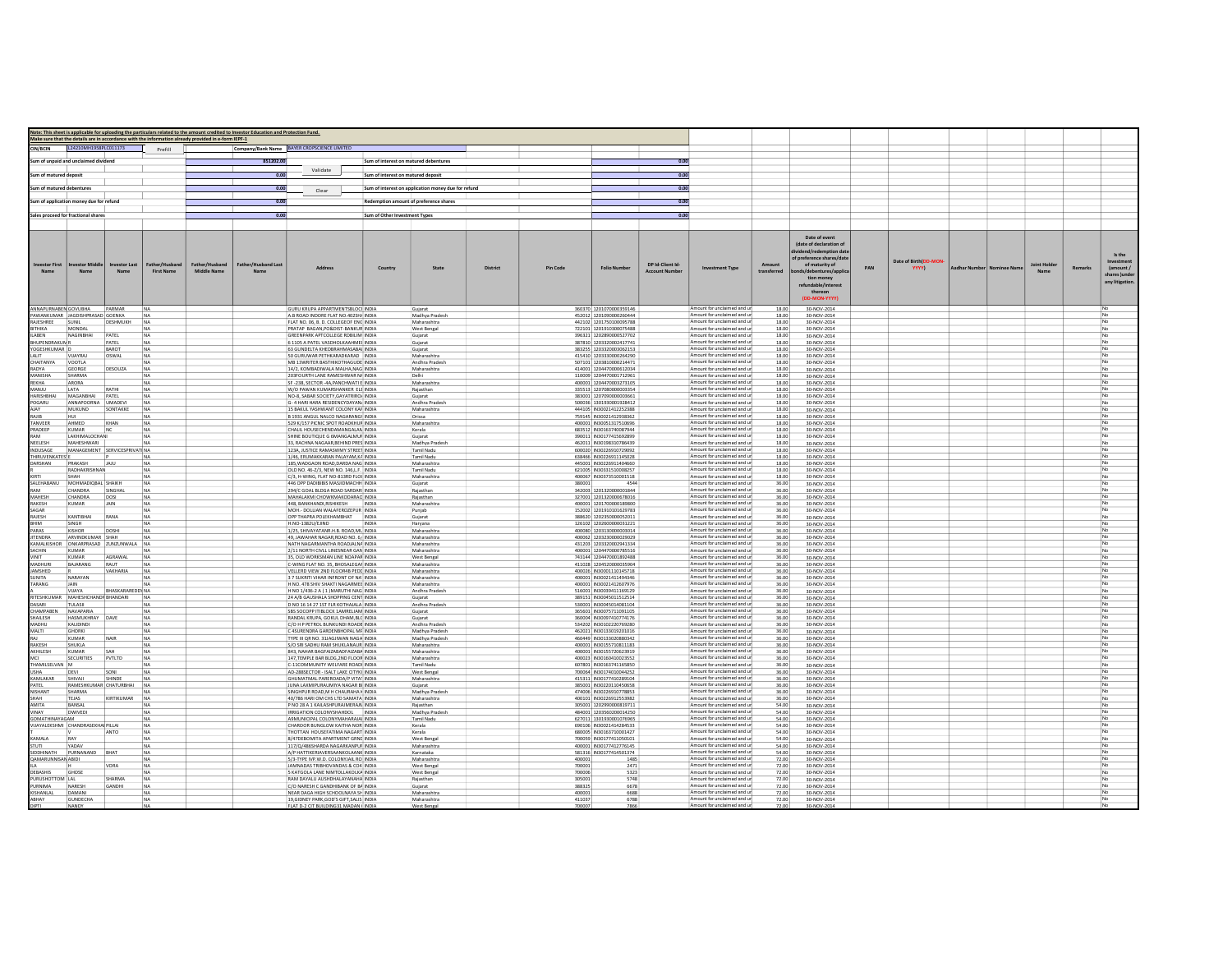| SHARDABEN              |                     | <b>DAGLI</b>      | NA                     | FLAT NO B-7 "SAMRAT" 2ND FLOO INDIA         | Maharashtra    | 400080<br>9749                                     | Amount for unclaimed and ur | 72.00            | 30-NOV-2014       |  |
|------------------------|---------------------|-------------------|------------------------|---------------------------------------------|----------------|----------------------------------------------------|-----------------------------|------------------|-------------------|--|
| KAMALA                 | DEVI                | DAMANI            | <b>NA</b>              | C-3.KSHITEEJ CO-OP LTDSAIBABA N INDIA       | Maharashtra    | 400067<br>9808                                     | Amount for unclaimed and ur | 72.00            | 30-NOV-2014       |  |
| DEEPAK                 | KUMAR               | <b>RGANDHI</b>    | NA                     | H NO-141SAKET RIHARDEOGHAR INDIA            | Rihar          | 814112 1201092600122891                            | Amount for unclaimed and ur | 72.00            | 30-NOV-2014       |  |
| ragnesh                | Champakla           | Chauhan           | <b>NA</b>              | 11. Dharmin NazarB/h Barti Talkies INDIA    | Guiarat        | 396445 120333000003363                             | Amount for unclaimed and ur | 72.00            | 30-NOV-2014       |  |
|                        |                     |                   |                        |                                             |                |                                                    | Amount for unclaimed and ur |                  |                   |  |
| AKSHMI                 | ROY                 |                   | <b>NA</b>              | 95. BABUPARA ROADBHATPARA24 INDIA           | West Bengal    | 743123 1203450000300100                            | Amount for unclaimed and ur | 72.00            | 30-NOV-2014       |  |
| RAJESH                 | KANTILAI            | SHAH              | <b>NA</b>              | NAGARDAS PARK BLDG732ND FLC INDIA           | Maharashtra    | 400069 1204130000016470                            |                             | 72.00            | 30-NOV-2014       |  |
| LONAN                  | KUMAR               | AGRAWAL           | NA                     | 407 GOL BAZARC/O M R PORTFOLII INDIA        | Madhya Pradesh | 482002 IN30001110772894                            | Amount for unclaimed and ur | 72.00            | 30-NOV-2014       |  |
| <b>AWADHESH</b>        | KUMAR               | SINGH             |                        | C/O S P SINGH ADVOCATE37 CIVIL ( INDIA      | Maharashtra    | 400001   IN30088814298443                          | Amount for unclaimed and ur | 72.00            | 30-NOV-2014       |  |
| MADHURIBEN             |                     | SHAH              | NA                     | RUDRAKSHA D TYPE BLOCK SRAYC INDIA          | Gujarat        | 362266 IN30103924220569                            | Amount for unclaimed and ur | 72.00            | 30-NOV-2014       |  |
| EEPA                   | TEJAS               | DESA              | NA                     | 30 KARAN PARADESAI COTTAGERA INDIA          | Gujarat        | 360001 IN30103924369156                            | Amount for unclaimed and ur | 72.00            | 30-NOV-2014       |  |
| OPAL                   |                     | PALADI            | NA                     | PLOT NO 21 GDA LAYOUTPHASE 3R INDIA         | Karnataka      | 585104 IN30113526276809                            | Amount for unclaimed and ur | 72.00            | 30-NOV-2014       |  |
| ASHOK                  |                     |                   | <b>NA</b>              | HARI NIWASNEAR ATLAS TYRE RTD INDIA         |                | 400001 IN30133020821674                            | Amount for unclaimed and ur |                  | 30-NOV-2014       |  |
| INESHBHAI              | CHAUHAN             | PATEL             | NA                     | D 202 SAMARTH PARKKAPODRAPA INDIA           | Maharashtra    | 393002 IN30154917482580                            | Amount for unclaimed and u  | 72.00<br>72.00   | 30-NOV-2014       |  |
|                        |                     |                   |                        |                                             | Gujarat        |                                                    |                             |                  |                   |  |
| ZACHARIA               | MATHEW              |                   | <b>NA</b>              | CHEMPOTHARA MEDAYILPAMPA H INDIA            | Kerala         | 689611 IN30226912454725                            | Amount for unclaimed and ur | 72.00            | 30-NOV-2014       |  |
| <b>IIGDHAMA</b>        | PALAI               |                   |                        | Q.NO-D3/1AT-D.P.NAGARPO-RANE INDIA          | Orissa         | 756135 IN30372710001112                            | Amount for unclaimed and u  | 72.00            | 30-NOV-2014       |  |
| <b>TYAMAL</b>          | <b>BRAHMA</b>       |                   | <b>NA</b>              | SAHIDGARP.O.MAYNAGURIDIST.JA INDIA          | West Bengal    | 735224 1201090000567632                            | Amount for unclaimed and ur | 90.00            | 30-NOV-2014       |  |
| AURAV                  |                     | MEHTA             | NA                     | 4, SETHO KA BASS, PALI<br>INDIA             | Rajasthan      | 306401 120121010032764                             | Amount for unclaimed and un | 90.00            | 30-NOV-2014       |  |
| HAGWATI                | SHANKER             | <b>JOSHI</b>      | NA                     | RATI TALAUILA SHIKSHA ADHIKARIE INDIA       | Rajasthan      | 327001 120132000074996                             | Amount for unclaimed and u  | 90.00            | 30-NOV-2014       |  |
| URESH                  | KUMAAR              | <b>YADAV</b>      | <b>NA</b>              | L 418 HINDAL CO COLONYRENUKO INDIA          | Maharashtra    | 400001 120133000044764:                            | Amount for unclaimed and un | 90.00            | 30-NOV-2014       |  |
| AMLOR                  | SLEEBARA            |                   | NA                     | 7/28 A ROGER VILLAPALA VILAIKUZ INDIA       | Tamil Nadu     | 629163 1201330000741906                            | Amount for unclaimed and ur | 90.00            | 30-NOV-2014<br>Ne |  |
| HARI                   | RAM                 | <b>GUPTA</b>      | NA                     | 45. TEJ MANDISTATION ROAD.ALW INDIA         | Rajasthan      | 301001 120177010079860:                            | Amount for unclaimed and ur | 90.00            |                   |  |
|                        |                     |                   |                        |                                             |                |                                                    | Amount for unclaimed and un |                  | 30-NOV-2014       |  |
| ATUI                   | CHANDRAKANT KOTHARI |                   |                        | B / 704, RUBY APPARTMENT, MAHA INDIA        | Maharashtra    | 400067 120217000001434                             |                             | 90.00            | 30-NOV-2014       |  |
| <b>IVAN</b>            | GUEIZELAR           |                   |                        | EMRITAHOUSE NO. XI/721BISHOPS INDIA         | Kerala         | 682001 1202390000004164                            | Amount for unclaimed and ur | 90.00            | 30-NOV-2014       |  |
| TANSUKH                | CHOPRA              |                   | NA                     | NIMBADI KA WASWARD NO. 6BALC INDIA          | Rajasthan      | 344022 120330000004347:                            | Amount for unclaimed and ur | 90.00            | 30-NOV-2014<br>No |  |
| <b>IFHRIT</b>          | 1 AL                | <b>ASFRI</b>      | <b>NA</b>              | 46 ROYAL GREEN CITY CHAK IWAL INDIA         | Rajasthan      | 335512 1204470001987238                            | Amount for unclaimed and ur | 90.00            | 30-NOV-2014       |  |
| <b>AMIESH</b>          | RANSAL              |                   | NA                     | <b>SRSHIJRH ENCLAVESHAKLIR RASTIN INDIA</b> | Delhi          | 110034 120447000300759                             | Amount for unclaimed and ur | 90.00            | 30-NOV-2014       |  |
| ANDEEP                 | KUMAR               | <b>GUPTA</b>      | <b>NA</b>              | B/839 PALAM VIHARGURGAONHAF INDIA           | Harvana        | 122001 IN30051312437794                            | Amount for unclaimed and ur | 90.00            | 30-NOV-2014       |  |
| <b><i>IFATHIMA</i></b> |                     |                   | <b>NA</b>              | HANAMRI ROAD NEHRI I NAGARSAL INDIA         | Karnataka      | 577401 IN30051312709049                            | Amount for unclaimed and ur | 90.00            | 30-NOV-2014       |  |
| ANNU                   | <b>GLIPTA</b>       |                   | <b>NA</b>              | B 217 ASHIANA ORCHIDS GAMA IIG INDIA        | Maharashtra    | 400001 IN30051314403462                            | Amount for unclaimed and ur | 90.00            | 30-NOV-2014       |  |
|                        |                     |                   |                        |                                             |                |                                                    |                             |                  |                   |  |
|                        | PANDU               | RANGA             | <b>NA</b>              | S 20188 INDIRANAGAR B GUJULARJ INDIA        | Andhra Pradesh | 506055 IN30051316282497                            | Amount for unclaimed and ur | 90.00            | 30-NOV-2014       |  |
| <b>USHMITA</b>         | SANYAL              |                   | <b>NA</b>              | W/O. KIRTI SANYAL.SUPRITI MEDIC INDIA       | Bihar          | 828202 IN30210510208994                            | Amount for unclaimed and ur | 90.00            | 30-NOV-2014       |  |
| <b>AMADEVA</b>         | KOLLI               |                   | <b>NA</b>              | S/O NAGALINGAPPA KOLLI, ABHISR INDIA        | Karnataka      | 583301 IN30226911775469                            | Amount for unclaimed and ur | 90.00            | 30-NOV-2014       |  |
| ANGADHAR               | <b>VITTHALRAO</b>   | WAGH              | <b>NA</b>              | DARGA ROAD SHAHANOORWADIR- INDIA            | Maharashtra    | 431005 IN30311610825777                            | Amount for unclaimed and ur | 90.00            | 30-NOV-2014       |  |
| KASTUR                 | <b>DIWAN</b>        |                   | <b>NA</b>              | 4-6-54 PAN BAZARGROUND FLOOR INDIA          | Andhra Pradesh | 500003<br>329                                      | Amount for unclaimed and ur | 108.00           | 30-NOV-2014       |  |
|                        | GIRIJA              |                   | <b>NA</b>              | NO:110.7TH CROSS LOWER PALACE INDIA         | Karnataka      | 560003<br>1452                                     | Amount for unclaimed and ur | 108.00           | 30-NOV-2014       |  |
| AJUUA                  | <b>BAFNA</b>        |                   | NA                     | PLOT NO 83 VTH CROSS STREETM KINDIA         | Tamil Nadu     | 1737<br>600039                                     | Amount for unclaimed and ur | 108.00           | 30-NOV-2014       |  |
|                        |                     |                   |                        |                                             |                |                                                    | Amount for unclaimed and ur |                  |                   |  |
| <b>AIDEEP</b>          | <b>TRIVED</b>       |                   | <b>NA</b>              | 1-BIMA NAGARA1 MASS DREAMS A INDIA          | Madhya Pradesh | 452001<br>2638                                     |                             | 108.00           | 30-NOV-2014       |  |
| <b>UBODH</b>           | KUMAF               | GHOSE             | <b>NA</b>              | 5 KATGOLA LANE NIMTOLLAKOLKA INDIA          | West Bengal    | 700006<br>5367                                     | Amount for unclaimed and ur | 108.00           | 30-NOV-2014       |  |
| SUBHASHIS              | GHOSE               |                   | <b>NA</b>              | 5 KATGOLA LANENIMTOLLACALCU INDIA           | West Bengal    | 5368<br>700006                                     | Amount for unclaimed and ur | 108.00           | 30-NOV-2014       |  |
| ROUPADIBAI             | ASHOKKUMAR NAGDEV   |                   | <b>NA</b>              | BARAK NO 171/6, ROOM NO 6A/P- INDIA         | Maharashtra    | 416119 120200000029429                             | Amount for unclaimed and u  | 108.00           | 30-NOV-2014       |  |
| MANISHA                | SHARMA              |                   | <b>NA</b>              | 203 4TH LANE RAMESHWARNAGAF INDIA           | Delhi          | 110033 1304140000142251                            | Amount for unclaimed and ur | 108.00           | 30-NOV-2014       |  |
| RUN                    | KUMAR               | SINGH             |                        | ROAD NO-3 HOUSE-NO-76KAGAL I INDIA          | Bihar          | 831001 IN3003941675646                             | Amount for unclaimed and ur | 108.00           | 30-NOV-2014       |  |
| RASHM                  |                     | SUNDARKAR         | <b>NA</b>              | SAVITRI SADAN WORKING WOMEN INDIA           | Maharashtra    | 400049 IN30047642534324                            | Amount for unclaimed and ur | 108.00           | 30-NOV-2014       |  |
| HAKTI                  | PRARHAKAR           | PENDHARKAR        | <b>NA</b>              | NILKANTH PRERANA BLDG NO 3 B ( INDIA        | Maharashtra    | 421202 IN30177412860106                            | Amount for unclaimed and un | 108.00           | 30-NOV-2014       |  |
| ANDU                   | HARISH              |                   |                        | 3053 BLOCK NO 14, JEEVAN B IMA   INDIA      | Tamil Nadu     | 600101 IN30226912054462                            | Amount for unclaimed and ur | 108.00           | 30-NOV-2014       |  |
| <b>FTINDER</b>         | KUMAR               | <b>NATH</b>       |                        |                                             |                |                                                    | Amount for unclaimed and ur | 144.00           |                   |  |
|                        |                     |                   | <b>NA</b>              | HOUSE NO 839SECTOR 16-D 1ST FL INDIA        | Chandigarh     | 160015<br>235                                      |                             |                  | 30-NOV-2014       |  |
| MAN                    | MARWADI             |                   |                        | GUJ SHEEP & WOOL DEVE CORPNS INDIA          | Gujarat        | 380006<br>1037                                     | Amount for unclaimed and un | 144.00           | 30-NOV-2014<br>No |  |
| HARATRHAI              | RAVIIRHAI           | PATFI             | <b>NA</b>              | AT & PO ADALAJOPP FULWADIDIST INDIA         | Gujarat        | 382421<br>2245                                     | Amount for unclaimed and ur | 144.00           | 30-NOV-2014       |  |
| PARVEEN                | <b>KUMAR</b>        | <b>MEHRA</b>      |                        | 52-GCONNAUGHT CIRCUSNEW DEL INDIA           | Delhi          | 110001<br>2503                                     | Amount for unclaimed and ur | 144.00           | 30-NOV-2014       |  |
| <b>ARASI IRAMA</b>     | VAIDVANATHAN        |                   | <b>NA</b>              | 23/2 WESTERN APARTMENTSVILA\ INDIA          | Tamil Nadu     | 600101<br>2849                                     | Amount for unclaimed and ur | 144.00           | 30-NOV-2014       |  |
| <b>ALEXANDER</b>       | KORUTHU             |                   | NA                     | F 68 OLD BAZARLONAVLADIST PUN INDIA         | Maharashtra    | 410401<br>3209                                     | Amount for unclaimed and ur | 144.00           | 30-NOV-2014       |  |
| RITI                   |                     | GANGAR            | <b>NA</b>              | 16/A.1ST FLOOR, HAKOBA COMPO INDIA          | Maharashtra    | 400033<br>5183                                     | Amount for unclaimed and ur | 144.00           | 30-NOV-2014       |  |
| <b>HAVERIAL</b>        |                     | <b>MISTRY</b>     | <b>NA</b>              | MAHAVIR APARTMENTSGROUND FUNDIA             | Maharashtra    | 400007<br>5321                                     | Amount for unclaimed and ur | 144.00           | 30-NOV-2014       |  |
| <b>ARSANBHAI</b>       | <b>JETHIDAS</b>     | PATEL             | <b>NA</b>              | 29/30 SHIPRA SOCIETYOPP GAURA INDIA         | Guiarat        | 380059<br>5730                                     | Amount for unclaimed and ur | 144.00           |                   |  |
|                        |                     |                   |                        |                                             |                |                                                    |                             |                  | 30-NOV-2014       |  |
| ULDEEP                 | SINGH               | SOHAL             | <b>NA</b>              | SUPERINTENDING ENGRIIND CIRCL INDIA         | Maharashtra    | 400001<br>5893                                     | Amount for unclaimed and ur | 144.00           | 30-NOV-2014       |  |
| <b>ANTA</b>            |                     | <b>SANCHETI</b>   | NA.                    | 42/43 GANESH PETHPOONAMAHAI INDIA           | Maharashtra    | 411002<br>6015                                     | Amount for unclaimed and ur | 144.00           | 30-NOV-2014       |  |
| <b>ASHOK</b>           | CHHOTATHAI          | PATEL             | <b>NA</b>              | 18 NANDA NAGAR SOC BAPU NAGA INDIA          | Guiarat        | 380024<br>6078                                     | Amount for unclaimed and ur | 144.00           | 30-NOV-2014       |  |
| SANJEEV                | KUMAR               | DHAWAN            | <b>NA</b>              | C4D / 22 BJANAKPURINEW DELHINI INDIA        | Delhi          | 110058<br>6482                                     | Amount for unclaimed and ur | 144.00           | 30-NOV-2014       |  |
| <b>AANUBHAI</b>        |                     | DOSHI             | <b>NA</b>              | 6. NEELKAMAL, 2ND FLOOR, GOKH/ INDIA        | Maharashtra    | 400067<br>6795                                     | Amount for unclaimed and ur | 144.00           | 30-NOV-2014       |  |
| <b>IRANATH</b>         | DESHMAN             |                   | <b>NA</b>              | FLAT NO 12SHIREESH CO-OP SOCIE INDIA        | Maharashtra    | 400016<br>9825                                     | Amount for unclaimed and ur | 144.00           | 30-NOV-2014       |  |
| RAJEE                  |                     |                   | <b>NA</b>              | 31/33, SINGARAJA KOTTAI BIG STRI INDIA      | Tamil Nadu     | 626117 IN30017510310977                            | Amount for unclaimed and ur | 144.00           | 30-NOV-2014       |  |
|                        |                     |                   |                        | 68A, PRINCE BAKHTIAR SHAH ROAD INDIA        |                |                                                    | Amount for unclaimed and ur |                  |                   |  |
| ABHIJIT                | BHATTACHARJEE       |                   | <b>NA</b>              |                                             | West Bengal    | 700033 IN30069310027402                            |                             | 144.00           | 30-NOV-2014       |  |
| RAMDEV                 | RATHI               |                   | <b>NA</b>              | 15/7/521BEGUM BAZARHYDERABA INDIA           | Andhra Pradesh | 500012 IN30115113390387                            | Amount for unclaimed and ur | 144.00           | 30-NOV-2014       |  |
| PRAVEEN                | KUMAR               | AGRAWAL           | NA                     | RANI BAZARGONDAGONDAGONDA INDIA             | Maharashtra    | 400001 IN30165310194684                            | Amount for unclaimed and ur | 144.00           | 30-NOV-2014       |  |
| OUDAMINI               | DHAL                |                   |                        | W / O - NIRMAL KUMAR NAYAKC / INDIA         | Orissa         | 758035 IN30220110768323                            | Amount for unclaimed and u  | 144.00           | 30-NOV-2014       |  |
| AMRISH                 | NATVARLAL           | PRAJAPATI         | <b>NA</b>              | KASHTURI NAGAR, SOCIETY, PATAN, INDIA       | Gujarat        | 384265 IN30226911140567                            | Amount for unclaimed and ur | 144.00           | 30-NOV-2014       |  |
| <b>NAPNA</b>           | GHOSE               |                   |                        | 5 KATGOLA LANE NIMTOLLACALCU INDIA          | West Benga     | 700006                                             | Amount for unclaimed and u  | 180.00           | 30-NOV-2014       |  |
| <b>ANJU</b>            | DEVI                |                   |                        | B - 49, VEER DURGA DASS NAGARP INDIA        | Rajasthan      | 306401 1201210100250903                            | Amount for unclaimed and ur | 180.00           | 30-NOV-2014       |  |
| AISHREE                | DEVI                | CHOURADIA         | <b>NA</b>              | OSWAL DAGA PIROLBIKANER<br>INDIA            | Rajasthar      | 334001 120121010029529                             | Amount for unclaimed and ur | 180.00           | 30-NOV-2014       |  |
| AHENDRA                | SAREMA              | JAIN              |                        | C/O QUALITY FURNITURESBAZA PE INDIA         | Maharashtra    | 402201 120132000019245                             | Amount for unclaimed and ur | 180.00           | 30-NOV-2014       |  |
| AJENDRA                | MAI PAN             |                   |                        | 30/32. RAMWADI2 ND FLOORMU INDIA            | Maharashtra    | 400002 1201370000254900                            | Amount for unclaimed and un | 180.00           | 30-NOV-2014       |  |
|                        |                     |                   |                        |                                             |                |                                                    | Amount for unclaimed and ur |                  |                   |  |
|                        | NARAJAN             | MOONA             | NA                     | 226, GALI SETHANSARAI LAL DASME INDIA       | Maharashtra    | 400001 120191010001906                             |                             | 180.00           | 30-NOV-2014       |  |
| <b>AMIA</b>            | <b>ANSARI</b>       |                   | <b>NA</b>              | ROTAHAPOST PARSIPURDIST SANT INDIA          | Maharashtra    | 400001 120206000053896                             | Amount for unclaimed and ur | 180.00           | 30-NOV-2014       |  |
| IGNESHKUMAR AMBALAI    |                     | PATEL             | NA                     | 76, GHANSHYAMNAGAR, AT & PO.N INDIA         | Gujarat        | 388355 1202680000101840                            | Amount for unclaimed and un | 180.00           | 30-NOV-2014       |  |
| RANJITKUMAR HARIPRASAD |                     | CHAND             | <b>NA</b>              | BHUTDA CHAMBERANAJ BAZER ITV INDIA          | Maharashtra    | 440002 1202890000681381                            | Amount for unclaimed and ur | 180.00           | 30-NOV-2014       |  |
| NAYKUMAR               | SATYANARAYAN LADDHA |                   | NA                     | SARAFAJAIN MANDIRKHAMGAONK INDIA            | Maharashtra    | 444303 120289000085790                             | Amount for unclaimed and ur | 180.00           | 30-NOV-2014       |  |
| RAIFSH                 | SIKARIA             |                   | INA                    | 49/28GROUND FLOORBEADON ROUNDIA             | West Bengal    | 700006 1202990003618330                            | Amount for unclaimed and ur | 180.00           | 30-NOV-2014       |  |
| <b>HIIHAS</b>          | <b>DINKAR</b>       | NARKAR            | NA                     | 1070, SADASHIV PETH.S. NO. 61, C I INDIA    | Maharashtra    | 411030 1203000000110618                            | Amount for unclaimed and ur | 180.00           | 30-NOV-2014       |  |
| PATEL                  | SHARDABEN           | RAMANBHAI         | <b>NA</b>              | A-701 . SAMARPAN TOWER .132 - F INDIA       | Guiarat        | 380063 1203000000386690                            | Amount for unclaimed and ur | 180.00           | 30-NOV-2014       |  |
| <b>BIIDE</b>           | <b>AIAV</b>         | <b>VITTHAL</b>    | <b>NA</b>              | AT POST ARAKMANGRUI PIRWASHI INDIA          | Maharashtra    | 444403 1203000000645897                            | Amount for unclaimed and ur | 180.00           | 30-NOV-2014       |  |
|                        |                     |                   |                        |                                             |                |                                                    | Amount for unclaimed and ur |                  |                   |  |
| MAHENDRA               | DEVI                | <b>JHABAK</b>     | NA                     | MOHAN JHABAKJHABAK BUILDING: INDIA          | Bihar          | 854318 1203450000625810                            |                             | 180.00           | 30-NOV-2014       |  |
| NILESHKUMAR MANILAL    |                     | PATEL             | <b>NA</b>              | A/PO, SINGOD.DI - SURAT.BARDOLI INDIA       | Guiarat        | 394335 1203610000019859                            | Amount for unclaimed and ur | 180.00           | 30-NOV-2014       |  |
| <b>ITABEN</b>          | <b>MANGUBHA</b>     | PATEL             | <b>NA</b>              | 21-SURYA KIRAN.RAMNAGAR SOCII INDIA         | Guiarat        | 396424 1204400000007162                            | Amount for unclaimed and ur | 180.00           | 30-NOV-2014       |  |
| <b>TRHA</b>            | MISHRA              |                   | NA                     | BIHARI LAL MISHRTULSI STHAL, CHI INDIA      | Maharashtra    | 400001 1206120000270667                            | Amount for unclaimed and ur | 180.00           | 30-NOV-2014       |  |
| AMEET                  | KAUR                | SAHAI             | NA                     | 672 W E A KAROL BAGHDELHI DELI INDIA        | Delhi          | 110005 IN30021412591975                            | Amount for unclaimed and ur | 180.00           | 30-NOV-2014       |  |
| <b>AMARJYOTI</b>       | SINGHDEO            |                   | <b>NA</b>              | 14A CAMAC STREET3RD FLOORKOL INDIA          | West Benga     | 700017 IN30047642209326                            | Amount for unclaimed and ur | 180.00           | 30-NOV-2014       |  |
| NEELA                  | KARKARE             |                   | <b>NA</b>              | 151. TUSHAR14TH ROADCHEMBUR INDIA           | Maharashtra    | 400071 IN30047642724410                            | Amount for unclaimed and ur | 180.00           | 30-NOV-2014       |  |
| SHOBHA                 | <b>IYER</b>         |                   | <b>NA</b>              | D 504 B 3 VELENTINE APTSOFF GEN INDIA       | Maharashtra    | 400097 IN30047643181154                            | Amount for unclaimed and ur | 180.00           | 30-NOV-2014       |  |
|                        | PRAKASH             |                   |                        | HIG 8 HUDCOBHILAI DURGBHILAICI INDIA        |                |                                                    | Amount for unclaimed and ur |                  | 30-NOV-2014       |  |
|                        | SHASHIKANT          | BAGHEI<br>AMBEKAR | <b>NA</b><br><b>NA</b> | THATEWADASHIVAJINAGARNANDC INDIA            | Madhya Pradesh | 490001 IN30051313318329<br>423106 IN30051316156173 | Amount for unclaimed and ur | 180.00<br>180.00 | 30-NOV-2014       |  |
|                        |                     |                   |                        |                                             | Maharashtra    |                                                    |                             |                  |                   |  |
| <b>AMUNA</b>           | PRASAD              | SETH              | <b>NA</b>              | UNION BANK OF INDIARATHYATRA INDIA          | Maharashtra    | 400001 IN30055610245107                            | Amount for unclaimed and ur | 180.00           | 30-NOV-2014       |  |
| RADEEP                 | KUMAF               | <b>GOENKA</b>     | <b>NA</b>              | A 1103 FANTASIA BLDGRAHEJA GAI INDIA        | Maharashtra    | 400604 IN30112715826028                            | Amount for unclaimed and ur | 180.00           | 30-NOV-2014       |  |
|                        |                     | BHAT              | <b>NA</b>              | AT ALLANKIPO HERANGADIHONAV. INDIA          | Gujarat        | 380007 IN30113526203684                            | Amount for unclaimed and ur | 180.00           | 30-NOV-2014       |  |
| ARESH                  | KUMAF               | <b>GUPTA</b>      | NA                     | NARESH CLINICBISHAN NAGARPATI INDIA         | Punjab         | 147001 IN30133017348921                            | Amount for unclaimed and ur | 180.00           | 30-NOV-2014       |  |
| ARUN                   | KUMAR               | ROY               | NA                     | III VISHWANATH PURINASIRPURHYI INDIA        | Maharashtra    | 400001 IN30133018302687                            | Amount for unclaimed and ur | 180.00           | 30-NOV-2014       |  |
| NFHA                   | CHANDRAWANSK        |                   | <b>NA</b>              | E 8/184 TRILOCHANSINGH NAGARS INDIA         | Madhya Pradesi | 462039 IN30133019805767                            | Amount for unclaimed and un | 180.00           | 30-NOV-2014       |  |
|                        |                     |                   |                        |                                             |                |                                                    | Amount for unclaimed and ur |                  |                   |  |
| ASHWANI                | KUMAR               |                   |                        | H 60 O/2 SECTOR 4NERULNAVI MU INDIA         | Maharashtra    | 400706 IN30154916084900                            |                             | 180.00           | 30-NOV-2014       |  |
| WETA                   | <b>GUPTA</b>        |                   |                        | 19/196SHANTI PURAMAGRA ROAD INDIA           | Maharashtra    | 400001 IN30176610105905                            | Amount for unclaimed and ur | 180.00           | 30-NOV-2014       |  |
| DINESH                 | MADANI AL           | DAKLIYA           | NA                     | 66BALAJI PETHJALGAONJALGAONJ INDIA          | Maharashtra    | 425001 IN30177412186315                            | Amount for unclaimed and un | 180.00           | 30-NOV-2014       |  |
| ΤΗΔΙ ΕΚΑ               | SUBRAMANYA BHAT     |                   |                        | SREE RAKSHA HOMEMOVVAR P.OK INDIA           | Kerala         | 671543 IN30189510526288                            | Amount for unclaimed and ur | 180.00           | 30-NOV-2014       |  |
| <b>DDEMIATA</b>        |                     |                   |                        | FTI AWAD ROAD RAMNIA (M.P. IR. INDI         | Madhya Pr      |                                                    | Amount for unclaimed and u  |                  |                   |  |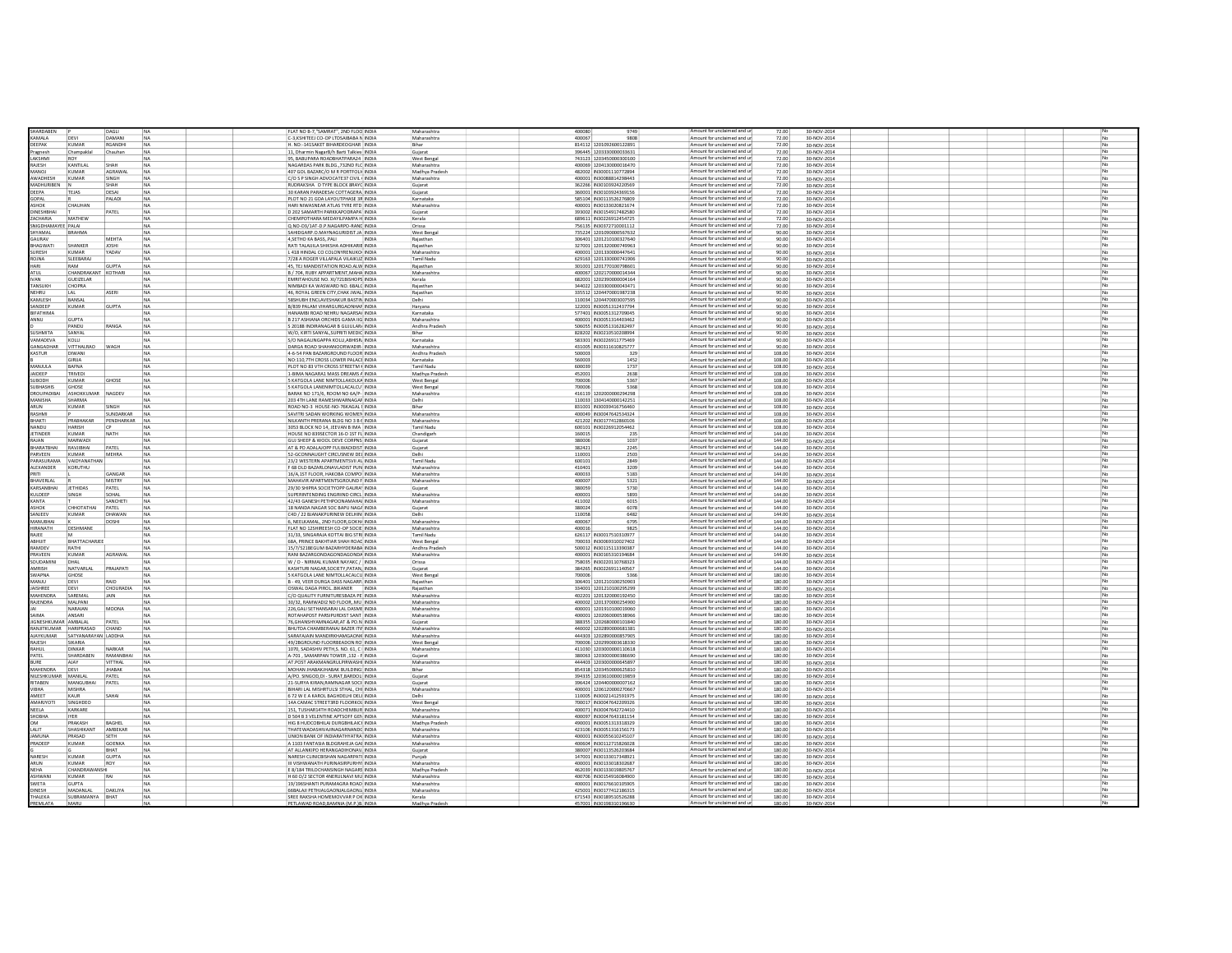| HIDAMBARAM BODA  |                     |                        |                | H NO 1360 ROAD NO 45JUBILLE HIL INDIA      | Andhra Prades       | 500033 IN30226913807472 |                         | Amount for unclaimed and ur | 180.00  | 30-NOV-2014 |  |  |    |
|------------------|---------------------|------------------------|----------------|--------------------------------------------|---------------------|-------------------------|-------------------------|-----------------------------|---------|-------------|--|--|----|
| <b>Sirich</b>    | Bhikaii             | Bhatkhande             | N <sub>A</sub> | B/18, Prakash Ichhapurti Co Op Soi INDIA   | Maharashtra         | 400057 IN30292710018595 |                         | Amount for unclaimed and ur | 180.00  | 30-NOV-2014 |  |  |    |
| PRAVIN           | PRAKASH             | ADAKE                  | <b>NA</b>      | ARIHANT APARTMENT.KHASBAG 25 INDIA         | Maharashtra         |                         | 416012 1202000000241093 | Amount for unclaimed and ur | 198.00  | 30-NOV-2014 |  |  |    |
| <b>SHIELA</b>    | RANI                | GOEL                   | <b>NA</b>      | H NO 4411NAI SARAKDELHIDELHI INDIA         | Delhi               | 110006                  | 2876                    | Amount for unclaimed and ur | 216.00  | 30-NOV-2014 |  |  |    |
|                  |                     |                        |                |                                            |                     |                         |                         | Amount for unclaimed and ur |         |             |  |  |    |
| <b>ASHOK</b>     | KUMAR               | SHARMA                 | NA             | C/O MAHADEV PRASAD BHARADW. INDIA          | Raiasthan           | 321001                  | 4825                    | Amount for unclaimed and u  | 216.00  | 30-NOV-2014 |  |  |    |
| <b>IYOTIBEN</b>  |                     | SHAH                   | <b>NA</b>      | 49 SHRINAGAR SOCIETYB/H JAWAH INDIA        | Gujarat             | 384002                  | 6283                    |                             | 216.00  | 30-NOV-2014 |  |  |    |
|                  | CHAMPALAL           | MANGILAL               | <b>NA</b>      | 7. SARGAM COLONY NEAR GIRIVIH INDIA        | Maharashtra         | 425412 IN30258210026168 |                         | Amount for unclaimed and ur | 216.00  | 30-NOV-2014 |  |  |    |
| NASEEM           | QURAISHY            |                        |                | H I G 14 HUDCOBHILAICHHATISGAF INDIA       | Madhya Pradesi      | 490009 IN30045012753744 |                         | Amount for unclaimed and u  | 252.00  | 30-NOV-2014 |  |  |    |
| SOLANKI          | HIMATSINH           |                        | <b>NA</b>      | 22 BUDHAJINA CHHAPORATA-LUN/ INDIA         | Gujarat             | 389230 1201090004669516 |                         | Amount for unclaimed and ur | 270.00  | 30-NOV-2014 |  |  |    |
| <b>HA</b>        | <b>JAIN</b>         |                        |                | OR NO 5 B CROSS STREET SHOSPIT/ INDIA      | Madhya Pradesh      | 490009 120433000011516  |                         | Amount for unclaimed and ur | 270.00  | 30-NOV-2014 |  |  |    |
| <b>IURARI</b>    | LAL                 | MANGAL                 | NA             | F 6UDYOG NAGARROHTAK ROAD I INDIA          | Delhi               | 110041 IN30047642536266 |                         | Amount for unclaimed and ur | 270.00  | 30-NOV-2014 |  |  |    |
|                  |                     |                        |                |                                            |                     |                         |                         | Amount for unclaimed and ur |         |             |  |  |    |
| ANIRUDDHA        | CHATURBHAI          | PATEL                  | <b>NA</b>      | DAHI-CHATUR, OPP. RAMNATH SOC INDIA        | Gujarat             | 388540 IN30063610006280 |                         | Amount for unclaimed and ur | 270.00  | 30-NOV-2014 |  |  |    |
| ASHIKABEN        | RAMESHCHANDF PATWA  |                        | NA             | RAGHUNATHJI NI POLE.AHMEDABA INDIA         | Guiarat             | 387001 IN30063620008123 |                         |                             | 270.00  | 30-NOV-2014 |  |  |    |
| SANGEETA         | SHRIMAL             |                        | <b>NA</b>      | RAJAAT COMPUTER, BHAWANI MAI INDIA         | Rajasthan           | 326502 IN30198310387602 |                         | Amount for unclaimed and u  | 270.00  | 30-NOV-2014 |  |  |    |
| <b>IAILENDRA</b> | PRAKASH             | SINGHA                 | NA             | H.NO.1927, SECTOR-13, URBAN EST. INDIA     | Haryana             | 132001 IN3023651038871  |                         | Amount for unclaimed and ur | 270.00  | 30-NOV-2014 |  |  |    |
| <b>AMESH</b>     | <b>ASHOK</b>        | POWAR                  | <b>NA</b>      | 2480, B-WARD, MANGALWAR PETH INDIA         | Maharashtra         | 416012 1201091900099125 |                         | Amount for unclaimed and ur | 288.00  | 30-NOV-2014 |  |  |    |
| SHOK             | MADHAVJIBHAI RUDANI |                        | <b>NA</b>      | ASHA BAGS BUDHIA BLDGASHABAL INDIA         | Gujarat             | 396445 130414000010385: |                         | Amount for unclaimed and un | 288.00  | 30-NOV-2014 |  |  |    |
|                  |                     |                        |                |                                            |                     |                         |                         |                             |         |             |  |  |    |
| <b>UAYA</b>      | NAGAR               |                        |                | A-12/6, VASANT VIHAR, INDORE RC INDIA      | Madhya Pradesh      | 456010 1201700000086171 |                         | Amount for unclaimed and ur | 342.00  | 30-NOV-2014 |  |  |    |
| PRAXIE           | <b>LORO</b>         |                        | <b>NA</b>      | A/7 ALKAPURI JAYRAJ NAGARBORI\ INDIA       | Maharashtra         | 400092                  | 3221                    | Amount for unclaimed and ur | 360.00  | 30-NOV-2014 |  |  |    |
| AMODAR           | AGARWAL             |                        |                | 294 M I G HOUSING BOARD COLON INDIA        | Haryana             | 132001                  | 3236                    | Amount for unclaimed and un | 360.00  | 30-NOV-2014 |  |  |    |
| <b>URCHARAN</b>  | DAS                 | SAXENA                 | <b>NA</b>      | HOUSE NO 12 SWAMI BHAWANOP INDIA           | Raiasthan           | 302002                  | 4634                    | Amount for unclaimed and ur | 360.00  | 30-NOV-2014 |  |  |    |
| HUSHEELA         | SARDA               |                        |                | 127/216BARA DEVIKANPUR<br>INDIA            | Maharashtra         | 400001 1201060001363309 |                         | Amount for unclaimed and ur | 360.00  | 30-NOV-2014 |  |  |    |
| <b>JIVEK</b>     | <b>LAKSHMAN</b>     | PAKKL                  | <b>NA</b>      | LIG 95/96 HOLISING BOARD COLON INDIA       | Madhya Pradesh      | 492001 1201320000516722 |                         | Amount for unclaimed and ur | 360.00  | 30-NOV-2014 |  |  |    |
|                  |                     |                        |                |                                            |                     |                         |                         |                             |         |             |  |  |    |
| PREETI           | <b>JITENDRA</b>     | NAGAR                  | NA             | 15, AMBIKAPURI EXT.AIRPORT ROA INDIA       | Madhya Pradesh      | 452005 1201700000031533 |                         | Amount for unclaimed and ur | 360.00  | 30-NOV-2014 |  |  | No |
| SANJAY           | DATTU               | PATIL                  | <b>NA</b>      | SONURLETAL - SHAHUWADIDIST - I INDIA       | Maharashtra         | 416002 1202000000105281 |                         | Amount for unclaimed and ur | 360.00  | 30-NOV-2014 |  |  |    |
| <b>JIRMAI</b>    | <b>GUPTA</b>        |                        | <b>NA</b>      | H NO -2999 PHASE-IH LG (IND HC INDIA       | Puniab              | 141013 1202540000089804 |                         | Amount for unclaimed and ur | 360.00  | 30-NOV-2014 |  |  |    |
| RASHMI           | CHOUKSEY            |                        | <b>NA</b>      | 550, NAV DURGA CHOWK, BURHAN INDIA         | Madhya Pradesh      | 450331 1203320000003126 |                         | Amount for unclaimed and ur | 360.00  | 30-NOV-2014 |  |  |    |
| ANJAY            | GIRDHARILAL         | BANGAR                 | <b>NA</b>      | 502 SAKRUTI APPTB/H AROVIL SOC INDIA       | Gujarat             | 380001 1203790000006946 |                         | Amount for unclaimed and ur | 360.00  | 30-NOV-2014 |  |  |    |
| VINEET           | YASH                |                        |                | MIG-203.ROAD NO-4 HANUMANN/ INDIA          | Bihar               | 800020 120488000007977  |                         | Amount for unclaimed and ur | 360.00  | 30-NOV-2014 |  |  |    |
|                  |                     |                        |                |                                            |                     |                         |                         |                             |         |             |  |  |    |
| URENDRA          | PAL                 | SINGH                  |                | 13/1033, PRETI VIHARSOUTH CHAN INDIA       | Maharashtra         | 400001 IN30020610554819 |                         | Amount for unclaimed and ur | 360.00  | 30-NOV-2014 |  |  |    |
| REEMA            | ANAND               | AGRAWAL                | NA             | BLOCK NO 8 RUSSIAN HOSTEL BAN INDIA        | CHHATTISGARI        | 495447 IN30021412640818 |                         | Amount for unclaimed and ur | 360.00  | 30-NOV-2014 |  |  |    |
| BHAVIN           | KASANJI             | PATEL                  | <b>NA</b>      | AMAR PARKBEHIND PRERNA SOCTI INDIA         | Guiarat             | 396001 IN30047643388962 |                         | Amount for unclaimed and ur | 360.00  | 30-NOV-2014 |  |  |    |
|                  | SORNAM              |                        |                | RB 4 ALACRITY FLATSCHENNAI TAN INDIA       | Tamil Nadu          | 600050 IN30048417940993 |                         | Amount for unclaimed and u  | 360.00  | 30-NOV-2014 |  |  |    |
|                  | KAPIL               | KHULLAR                | NA             | 1402 A WING JASMINE TOWERSVA INDIA         | Maharashtra         | 400601 IN30051314488664 |                         | Amount for unclaimed and u  | 360.00  | 30-NOV-2014 |  |  |    |
| <b>REMA</b>      | ANIRUDDHA           | PATEL                  |                | OPP. RAMNATH SOCIETYANAND RC INDIA         |                     | 388540 IN30063610006319 |                         | Amount for unclaimed and ur | 360.00  |             |  |  |    |
|                  |                     |                        |                |                                            | Gujarat             |                         |                         |                             |         | 30-NOV-2014 |  |  |    |
| UNDAN            | KUMAR               | CHAURASIA              | NA             | KUNDAN KUMAR CAHURASIAH NO INDIA           | Maharashtra         | 400001 IN30112715397179 |                         | Amount for unclaimed and u  | 360.00  | 30-NOV-2014 |  |  |    |
| <b>GONIB</b>     | <b>KUMAR</b>        | JAIN                   | <b>NA</b>      | DELHI TIMBEROLD H.B. ROADRANC INDIA        | Bihar               | 834001 IN30112715454520 |                         | Amount for unclaimed and ur | 360.00  | 30-NOV-2014 |  |  |    |
| <b>RIYANKA</b>   | <b>SAURABI</b>      |                        |                | A 103 CITI ARCADE PLOT NO 19SEC INDIA      | Maharashtra         | 400709 IN30112715594469 |                         | Amount for unclaimed and u  | 360.00  | 30-NOV-2014 |  |  |    |
| ANDEEP           | RAMDAS              | VERNEKAR               | <b>NA</b>      | HOTEL NAVRATNANOS13 MAIN RC INDIA          | Karnataka           | 581301 IN30113526690965 |                         | Amount for unclaimed and u  | 360.00  | 30-NOV-2014 |  |  |    |
| <b>AMTA</b>      | SHARMA              |                        |                | 68 - BDEEPAK BHAWANCHOPULA C INDIA         | Maharashtra         | 400001 IN30118620097973 |                         | Amount for unclaimed and u  | 360.00  | 30-NOV-2014 |  |  |    |
|                  |                     |                        |                |                                            |                     |                         |                         |                             |         |             |  |  |    |
| <b>ASHDEV</b>    | RANCHAND            | TEWANI                 | <b>NA</b>      | 53/A UDHAV NAGAR OLD WADELA INDIA          | Gujarat             | 380013 IN30123310033502 |                         | Amount for unclaimed and ur | 360.00  | 30-NOV-2014 |  |  |    |
| ATEL             | SUSHILABEN          | <b>VISHNUBHAI</b>      | <b>NA</b>      | 1 NAVJIVAN SOCIETYNR JIVDAYA S( INDIA      | Gujarat             | 384002 IN30127630340622 |                         | Amount for unclaimed and un | 360.00  | 30-NOV-2014 |  |  |    |
| ANJAY            |                     | RADHAN                 |                | 404 B PARIKRAMA APPTLUNSIKUIN INDIA        | Gujarat             | 396445 IN30133017480185 |                         | Amount for unclaimed and ur | 360.00  | 30-NOV-2014 |  |  |    |
| BADRUDDIN        | KHAMRATY            |                        |                | 163 B JAL VAYU VIHARKAMANNAH INDIA         | Karnataka           | 560084 IN30154916971088 |                         | Amount for unclaimed and ur | 360.00  | 30-NOV-2014 |  |  |    |
| <b>AGATVIR</b>   | SINGH               |                        | NA             | 91MODEL HOUSELUDHIANALUDHI INDIA           | Punjab              | 141008 IN30184610224831 |                         | Amount for unclaimed and un | 360.00  | 30-NOV-2014 |  |  |    |
| <b>ALIRAV</b>    | <b>LODHA</b>        |                        |                |                                            | Rajasthan           |                         |                         | Amount for unclaimed and ur | 360.00  |             |  |  |    |
|                  |                     |                        | <b>NA</b>      | A-7. J K GRAM.P O TYRE FACTORY. INDIA      |                     | 313342 IN30226910728551 |                         |                             |         | 30-NOV-2014 |  |  |    |
| ANGITA           | SAHOO               |                        | NA             | W/O SAROJ KUMAR SAHOOAT-MA INDIA           | Orissa              | 751002 IN30232410393079 |                         | Amount for unclaimed and ur | 360.00  | 30-NOV-2014 |  |  |    |
| MIHR             | <b>SAIN</b>         |                        | <b>NA</b>      | ARIA SAMAJ STREETKOTKAPURAPU INDIA         | Punjah              | 151204 IN30236510891911 |                         | Amount for unclaimed and ur | 360.00  | 30-NOV-2014 |  |  |    |
| SAMIR            | SARDANA             |                        |                | 466 SECTOR 28NOIDA<br>INDIA                | Maharashtra         | 400001 1202990005005878 |                         | Amount for unclaimed and ur | 378.00  | 30-NOV-2014 |  |  |    |
| RONIK            | CHUNILAL            | <b>KAPUPARA</b>        | <b>NA</b>      | S. M. C. SHOPPING CENTER SHOP N INDIA      | Guiarat             | 395002 IN30097410581303 |                         | Amount for unclaimed and ur | 396.00  | 30-NOV-2014 |  |  |    |
|                  |                     |                        |                |                                            |                     |                         |                         |                             |         |             |  |  |    |
| PRANJAJ          | <b>BORDOLOI</b>     |                        | <b>NA</b>      | AMSINGJORABATSATGAONGUWAI INDIA            | Maharashtra         | 400001 1201090000218839 |                         | Amount for unclaimed and ur | 432.00  | 30-NOV-2014 |  |  |    |
| MAGH             | RAI                 | <b>NAHAR</b>           | <b>NA</b>      | 14B. ARIHANT MANSONPALI<br>INDIA           | Rajasthan           | 306401 1201210100397016 |                         | Amount for unclaimed and ur | 450.00  | 30-NOV-2014 |  |  |    |
| <b>BINOD</b>     | KUMAR               | KEDIA                  | <b>NA</b>      | CALCUTTA GREENS PHASE-1-10THF INDIA        | West Bengal         | 700075 1203450000584494 |                         | Amount for unclaimed and ur | 450.00  | 30-NOV-2014 |  |  |    |
| A IIHA           | RANI                | <b>RANDYOPADHYA NA</b> |                | 139 KACHUPUKUR NORTHBHUTGO INDIA           | West Bengal         | 713101 IN30026310104666 |                         | Amount for unclaimed and ur | 450.00  | 30-NOV-2014 |  |  |    |
| ARISI            | VENKATA             | LEELAKIRAN             | <b>NA</b>      | 203 CAVIUM NETWORKSASHOK MI INDIA          | Andhra Prades       | 500003 IN30051315244090 |                         | Amount for unclaimed and ur | 450.00  | 30-NOV-2014 |  |  |    |
|                  |                     |                        |                |                                            |                     |                         |                         | Amount for unclaimed and ur |         |             |  |  |    |
| BASANT           | PANT                |                        |                | C3/3HAVELOCK COLONYLUCKNOW INDIA           | Maharashtra         | 400001 IN30112715141326 |                         |                             | 450.00  | 30-NOV-2014 |  |  |    |
| RAJENDRA         | KUMAR               | RHATT                  |                | CK 19/14KRISHNA KATRATHATHERI INDIA        | Maharashtra         | 400001 IN30133020216183 |                         | Amount for unclaimed and ur | 450.00  | 30-NOV-2014 |  |  |    |
| <b>UAYKUMAR</b>  | BHAGWANDAS KAGLIWAL |                        | <b>NA</b>      | 1-1-69VIJAY COMPLEXLAKKADKOT. INDIA        | Maharashtra         | 431203 IN30177416533422 |                         | Amount for unclaimed and ur | 450.00  | 30-NOV-2014 |  |  |    |
| UJAY             | PRADEEP             | KALELE                 | <b>NA</b>      | 58, KRISHNARPAN COLONY, B\H DA INDIA       | Maharashtra         | 444605 120109000015636  |                         | Amount for unclaimed and ur | 540.00  | 30-NOV-2014 |  |  |    |
| INUBALA          | DHARMENDRA          |                        |                | A-65, AMAR PARK SOC., NR. MANEK INDIA      | Gujarat             | 390022 120113000003035  |                         | Amount for unclaimed and ur | 540.00  | 30-NOV-2014 |  |  |    |
| RINDER           | PAL                 |                        | <b>NA</b>      | HOUSE NO. 191FRIENDS COLONYM INDIA         |                     | 142001 IN30112716717844 |                         | Amount for unclaimed and u  | 540.00  | 30-NOV-2014 |  |  |    |
|                  |                     |                        |                |                                            | Punjab              |                         |                         |                             |         |             |  |  |    |
| VIKRAM           |                     | SOOD                   | <b>NA</b>      | BUNGLOW NO 5 SOMESHWAR COI INDIA           | Gujarat             | 380015 IN30154918017716 |                         | Amount for unclaimed and ur | 540.00  | 30-NOV-2014 |  |  |    |
| AMARENDRA        | NATH                |                        | <b>NA</b>      | 8/7 DEBOMITA APARTMENTGROUI INDIA          | West Benga          | 700059 IN30177411049643 |                         | Amount for unclaimed and u  | 540.00  | 30-NOV-2014 |  |  |    |
| NAND             | KISHORE             | DARAK                  | <b>NA</b>      | 22-1-1017 TO 1020DARULSHIFANE INDIA        | Andhra Pradesh      | 500024 1205450000155075 |                         | Amount for unclaimed and un | 630.00  | 30-NOV-2014 |  |  |    |
| <b>BINDU</b>     | BIPINCHANDRA        | SHAH                   |                | ARNARAYAN BHAVAN12 JP ROAL INDIA           | Maharashtra         | 400058 IN30135620431172 |                         | Amount for unclaimed and un | 648.00  | 30-NOV-2014 |  |  |    |
|                  | BHARDWA             |                        |                | HOUSE NO. T-3/31BAIRAJ COLONYI INDIA       | Maharashtra         | 400001 1201910101728172 |                         | Amount for unclaimed and ur | 720.00  | 30-NOV-2014 |  |  |    |
| DIVYA            | <b>MUNDHRA</b>      |                        |                | 2148.KHARAGJEET NAGARSTATION INDIA         | Maharashtra         | 400001 1203680000056747 |                         | Amount for unclaimed and un | 720.00  | 30-NOV-2014 |  |  |    |
|                  |                     |                        |                |                                            |                     |                         |                         |                             |         |             |  |  |    |
| SURESH           | LILADHARJI          | BHUTADA                | NA             | G.M.D.MARKETRAM NAGARSHOP I INDIA          | Maharashtra         | 444001 1302310000046119 |                         | Amount for unclaimed and ur | 720.00  | 30-NOV-2014 |  |  |    |
|                  |                     | SETHURAMAN             | <b>NA</b>      | FLAT C 1 KRISHNA RESIDENCY NO 2 INDIA      | Tamil Nadu          | 600020 IN30021415074960 |                         | Amount for unclaimed and ur | 720.00  | 30-NOV-2014 |  |  |    |
|                  | SINGH               |                        |                | 401 KALPATARU APARTMENTSPRIY INDIA         | Madhya Pradesh      | 490006 IN30045010980223 |                         | Amount for unclaimed and un | 720.00  | 30-NOV-2014 |  |  |    |
| 2124             | MONDAL              |                        | <b>NA</b>      | 62/19 HARIPADA DUTTA LANE2ND INDIA         | West Bengal         | Z00033 IN30077310027752 |                         | Amount for unclaimed and ur | 720.00  | 30-NOV-2014 |  |  |    |
| DIPAK            | VRAJLAL             | GUSANI                 | NA             | 201 ASHUTOSH APPTNIRBAN ROAL INDIA         | Gujarat             | 361008 IN30103915037567 |                         | Amount for unclaimed and ur | 720.00  | 30-NOV-2014 |  |  |    |
| MUKESH           | GUPTA               |                        | INA            | LAXMLHARINARAYAN PLOT NO 285 INDIA         | Guiarat             | 370205 IN30021415013121 |                         | Amount for unclaimed and ur | 738.00  | 30-NOV-2014 |  |  |    |
| ASHOK            | KUMAR               |                        |                | OR NO EWS 90NEHRU NAGAR BILA INDIA         | <b>CHHATTISGARE</b> |                         |                         | Amount for unclaimed and ur |         |             |  |  |    |
|                  |                     | BODAKHE                | NA             |                                            |                     | 495001 1301930001202503 |                         |                             | 756.00  | 30-NOV-2014 |  |  |    |
| <b>SUMITA</b>    | YADAV               |                        |                | C/O BINA PRASAD117/Q/486.SHAR INDIA        | Maharashtra         | 400001 IN30133017710797 |                         | Amount for unclaimed and ur | 792.00  | 30-NOV-2014 |  |  |    |
| Rachna           | Rikhay              | Desai                  | <b>NA</b>      | 28/B. Main RdAlka SocChhapra RdN INDIA     | Gujarat             | 396445 1203330000090310 |                         | Amount for unclaimed and ur | 810.00  | 30-NOV-2014 |  |  |    |
| BAJRANGLAL       | AGARWAL             |                        | <b>NA</b>      | POST - PARGHAVILL - KUSMATAND INDIA        | Bihar               | 828201 1201060000478585 |                         | Amount for unclaimed and ur | 900.00  | 30-NOV-2014 |  |  |    |
| ANSUYA           | KESHAVLAL           | SHAH                   | <b>NA</b>      | 3-B RANJAN VILLASHANTI NAGAR N INDIA       | Maharashtra         | 400092 1201090001953348 |                         | Amount for unclaimed and ur | 900.00  | 30-NOV-2014 |  |  |    |
| HAILI            | SHRIMALI            |                        | <b>NA</b>      | TOLIYASAR BHAIROONJI MARGBIK/ INDIA        | Rajasthan           | 334001 1201210100160752 |                         | Amount for unclaimed and ur | 900.00  | 30-NOV-2014 |  |  |    |
|                  |                     |                        |                |                                            |                     |                         |                         |                             |         |             |  |  |    |
| VISHAL           | BHARGAVA            |                        | <b>NA</b>      | ANAND BHAWANKHERLI PHATAK.S INDIA          | Raiasthan           | 324001 1201770100112802 |                         | Amount for unclaimed and ur | 900.00  | 30-NOV-2014 |  |  |    |
| ABIHULLAH        |                     |                        | <b>NA</b>      | 62. BAZZAR STREETCHENGAMCHEN INDIA         | Tamil Nadu          | 606701 IN30017510317000 |                         | Amount for unclaimed and ur | 900.00  | 30-NOV-2014 |  |  |    |
| YOGESH           | PRAKASH             |                        | NA             | Y P MEDICINERETI MOHALLA DINDI INDIA       | Maharashtra         | 400001 IN30021412705140 |                         | Amount for unclaimed and ur | 900.00  | 30-NOV-2014 |  |  |    |
| ATEL             | URVASHI             |                        | NA             | 203 EARTH RAJHANS CAMPUSOPP / INDIA        | Gujarat             | 395009 IN30051314694012 |                         | Amount for unclaimed and u  | 900.00  | 30-NOV-2014 |  |  |    |
| HILPA            |                     | VED                    | <b>NA</b>      | SHYAMKUNJ 6/2194PANJIRAPOLE LINDIA         | Kerala              | 682002 IN30088813716212 |                         | Amount for unclaimed and ur | 900.00  | 30-NOV-2014 |  |  |    |
| <b>HANDAN</b>    |                     | SHEWANI                | NA             | SHIVKANCHI MATCHINGS696 NARA INDIA         | Maharashtra         | 411030 IN3011271618089  |                         | Amount for unclaimed and ur | 900.00  | 30-NOV-2014 |  |  |    |
|                  |                     |                        |                |                                            |                     |                         |                         | Amount for unclaimed and u  |         |             |  |  |    |
| ARSHAN           |                     | RAVAL                  | <b>NA</b>      | 202 /3 KINARA APTT NO 3SHANTAE INDIA       | Gujarat             | 396445 IN30133020185757 |                         |                             | 900.00  | 30-NOV-2014 |  |  |    |
| <b>AHUL</b>      | RAVINDRA            | KULKARNI               | <b>NA</b>      | Z3 11/12 ERANDWANANO 1 MALI S INDIA        | Maharashtra         | 411004 IN30047640025693 |                         | Amount for unclaimed and u  | 1080.00 | 30-NOV-2014 |  |  |    |
| AJENDRA          | SHAH                |                        |                | N P QUARTER, OKHA.                         | Gujarat             | 361350 1203510000030135 |                         | Amount for unclaimed and ur | 1260.00 | 30-NOV-2014 |  |  |    |
| NUKALA           | BHARAT              | KUMAR                  | <b>NA</b>      | MATRUSRI 7-2-521INDRA NAGARN INDIA         | Andhra Pradesi      | 504106 IN30286310026481 |                         | Amount for unclaimed and ur | 1350.00 | 30-NOV-2014 |  |  |    |
| <b>AIDEHI</b>    | NARENDRA            | VAIDYA                 | <b>NA</b>      | COLONY NURSING HOME PLOT NO INDIA          | Maharashtra         | 431005 IN30021415520823 |                         | Amount for unclaimed and un | 1440.00 | 0-NOV-2014  |  |  |    |
| RABHA            | SURESH              | LAHOTI                 |                | 8 VIDYA NAGARNEAR MAMTHA NA INDIA          |                     | 431203 IN30177411716065 |                         | Amount for unclaimed and ur | 1440.00 | 30-NOV-2014 |  |  |    |
| PRARHAKAR        | <b>M</b>            | GUNDAWAR               | NA             | PLOT NO 19SHASTRI LAYOUTNAGP INDIA         | Maharashtra         |                         |                         | Amount for unclaimed and un | 1458.00 |             |  |  |    |
|                  |                     |                        |                |                                            | Maharashtra         | 441001 1201370000351803 |                         |                             |         | 30-NOV-2014 |  |  |    |
|                  | CHARAN              | MEENA                  | NA             | 1-B-32 ZINK COLONYHURDA<br>INDIA           | Rajasthan           | 311022 120247000002332  |                         | Amount for unclaimed and un | 1530.00 | 30-NOV-2014 |  |  |    |
| PLISHPA          | DEVI                | DARAK                  | <b>NA</b>      | 22-1-1017 TO 1020DARULSHIFANE INDIA        | Andhra Pradesh      | 500024 1205450000155081 |                         | Amount for unclaimed and ur | 1530.00 | 30-NOV-2014 |  |  |    |
|                  | Moha                |                        |                | E-901Ambience ApartmentNH-8Gu INDIA        | Haryana             | 122002 IN30177410116721 |                         | Amount for unclaimed and ur | 1656.00 | 30-NOV-2014 |  |  |    |
| <b>ANIALL</b>    | GUPTA               |                        | <b>NA</b>      | <b>B-78 PRASHANT VIHARROHINIDELH INDIA</b> | Delhi               | 110085                  | 9828                    | Amount for unclaimed and ur | 1800.00 | 30-NOV-2014 |  |  |    |
| URJEET           | SINGH               | <b>DESWAL</b>          |                | IPS HOUSE NO 652SECTOR 6DIST P/ INDIA      |                     | 134112                  | 9864                    | Amount for unclaimed and ur | 1800.00 |             |  |  |    |
|                  |                     |                        | NA             |                                            | Haryana             |                         |                         |                             |         | 30-NOV-2014 |  |  |    |
| <b>POOJA</b>     | SURESH              | KOTHIWALE              | <b>NA</b>      | ANKALITALUK- CHIKODIANKALI INDIA           | Karnataka           |                         | 591213 1202890000313552 | Amount for unclaimed and ur | 1800.00 | 30-NOV-2014 |  |  |    |
| <b>ALISTIN</b>   | LOUIS               | MENDONCA               | <b>NA</b>      | 3-3-232 MUSUEM1ST CROSS ROAD INDIA         | Karnataka           | 575004 1203320006316620 |                         | Amount for unclaimed and ur | 1800.00 | 30-NOV-2014 |  |  |    |
| SANTOSH          | SHRIMAL             | GUGALE                 |                | 265NEVASE RDBARAMATI<br>INDIA              | Maharashtra         | 413102 1204450000203199 |                         | Amount for unclaimed and ur | 1800.00 | 30-NOV-2014 |  |  |    |
|                  |                     |                        |                | IT AND POST METHANTAL SIDHPI               |                     |                         |                         | ount for u<br>ed and ur     |         |             |  |  |    |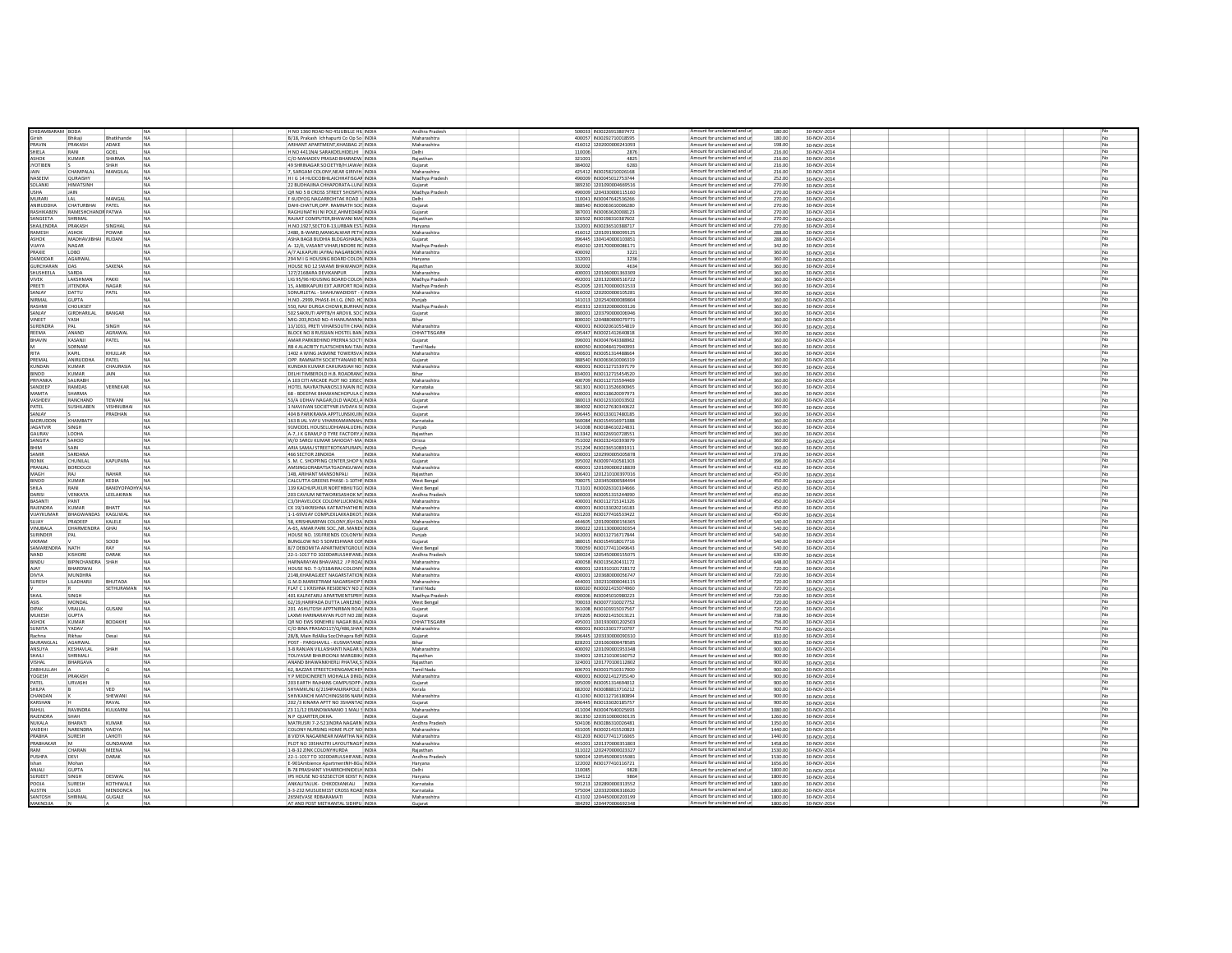|                        | PRASA                        | <b>AGARWAI</b>          | NA        | LALA LAJPAT ROY ROADASHRAMPA INDI                                             |              | West Benga         |                  | 734401 IN3003271027212               | Amount for une<br>nad and u                                     | 1800.0            | 80-NOV-201                 |  |  |    |  |
|------------------------|------------------------------|-------------------------|-----------|-------------------------------------------------------------------------------|--------------|--------------------|------------------|--------------------------------------|-----------------------------------------------------------------|-------------------|----------------------------|--|--|----|--|
| ARLIN                  | KUMAR                        | <b>AGARWAL</b>          | NA        | LALA LAJPAT ROY ROADASHRAMPA INDIA                                            |              | West Benga         |                  | 734401 IN30032710272934              | Amount for unclaimed and ur                                     | 1800.00           | 30-NOV-2014                |  |  |    |  |
| ATIRANDI A             | SITHA                        | LAKSHMI                 | NA        | P CHALAMAIAH ADVOCATEDOOR INDIA                                               |              | Andhra Pradesh     |                  | 523002 IN30061010258408              | Amount for unclaimed and ur                                     | 1800.00           | 30-NOV-2014                |  |  |    |  |
| <b>ARMADABEN</b>       | VITHALBHAI                   | PATEL                   | <b>NA</b> | B/6 DHANLAXMI SOC 2KARELIBAU( INDIA                                           |              | Guiarat            |                  | 390018 IN30075711044487              | Amount for unclaimed and ur                                     | 1800.00           |                            |  |  |    |  |
| <b>ANCHAN</b>          |                              | CHOUGULE                |           | C/O S T SANSUDDISANSUDDI GALLI INDIA                                          |              |                    |                  | 591313 IN30088814664057              | Amount for unclaimed and ur                                     | 1800.00           | 30-NOV-2014                |  |  |    |  |
|                        |                              |                         | NA        |                                                                               |              | Karnataka          |                  |                                      |                                                                 |                   | 30-NOV-2014                |  |  |    |  |
| ESHMA                  | RAMAKANT                     | VERNEKAR                | <b>NA</b> | NO 2587 MALASA NIVAS4TH MAIN INDIA                                            |              | Karnataka          |                  | 577004 IN30113526214200              | Amount for unclaimed and ur                                     | 1800.00           | 30-NOV-2014                |  |  |    |  |
| ADHAKRISHNAP NAIR      |                              |                         | <b>NA</b> | ELLATHUKUDI ASHIRWADTHRIKKAI INDIA                                            |              | Kerala             |                  | 686692 IN30136410019977              | Amount for unclaimed and ur                                     | 1800.00           | 30-NOV-2014                |  |  |    |  |
| <b>ARISH</b>           | RADHAKRISHNAP NAJP           |                         | <b>NA</b> | ASHIRWADTHRIKARIYOOR POKOTI- INDIA                                            |              | Kerala             |                  | 686692 IN30136410157034              | Amount for unclaimed and ur                                     | 1800.00           | 30-NOV-2014                |  |  |    |  |
|                        | SITA                         |                         | NA        | 3A ENTRENCHMENT ROADOPP GO' INDIA                                             |              | Andhra Pradesh     |                  | 500026 IN30102220530008              | Amount for unclaimed and ur                                     | 2664.00           | 30-NOV-2014                |  |  |    |  |
| mrata                  | Rathod                       |                         | NA        | G/7-8. Shivam Shantivan Sockabilo INDIA                                       |              | Gujarat            |                  | 396445 120333000006904:              | Amount for unclaimed and ur                                     | 2700.00           | 30-NOV-2014                |  |  |    |  |
| RVESHKUMAR             | SHAMBHUBHAI PATE             |                         | NA        | BINDU SAROVARTA SIDDHPUR PAT. INDIA                                           |              | Gujarat            |                  | 384151 120447000466880               | Amount for unclaimed and ur                                     | 2700.00           | 30-NOV-2014                |  |  |    |  |
|                        | RAICHUR                      |                         |           | A/30 SURAI SOCIETYNR HARIOMN/ INDIA                                           |              |                    |                  | 390021 IN30021411634172              | Amount for unclaimed and ur                                     | 2700.00           | 30-NOV-2014                |  |  |    |  |
| SEEMA                  |                              |                         | NA        |                                                                               |              | Gujarat            |                  |                                      |                                                                 |                   |                            |  |  |    |  |
| ARAS                   | PRAFULBHAI                   | MEHTA                   |           | KAMDAR STREET.NEAR JAIN UPASH INDIA                                           |              | Gujarat            |                  | 360410 IN30097411644056              | Amount for unclaimed and u                                      | 3060.00           | 30-NOV-2014                |  |  |    |  |
| AADHUSUDAN             | BHAKKAD                      |                         |           | NEW MONDHACHARTERED ACCOU INDIA                                               |              | Maharashtra        |                  | 431203 IN30147710045772              | Amount for unclaimed and u                                      | 3240.00           | 30-NOV-2014                |  |  |    |  |
| WJU                    | DEVI                         | MAHESHWARI              | NA        | C/O DHAN RAJ KAMAL KISHORECHI INDIA                                           |              | Rajasthan          |                  | 342001 120121010002905               | Amount for unclaimed and ur                                     | 3438.00           | 30-NOV-2014                |  |  |    |  |
| RAKASH                 | JAIN                         |                         |           | 73 TIMBER TERRACEBHADAJI ROAC INDIA                                           |              | Maharashtra        | 400019           |                                      | Amount for unclaimed and ur                                     | 3600.00           | 30-NOV-2014                |  |  |    |  |
| <b>ARVINDER</b>        | SINGE                        |                         | <b>NA</b> | C/O JINDAL BROTHERS(REGD.).407 INDIA                                          |              | Maharashtra        | 400001           | 3094                                 | Amount for unclaimed and un                                     | 3600.00           | 30-NOV-2014                |  |  |    |  |
| MALLA                  | KUMA                         | AGRAWAL                 | NA        | C/O SITARMA RAJENDRA PRASADA: INDIA                                           |              | Bihar              | 800004           | 3879                                 | Amount for unclaimed and un                                     | 3600.00           | 30-NOV-2014                |  |  |    |  |
|                        | KUMAR                        | GUPTA                   | <b>NA</b> | INVESTOR'S POINT KHEMKA LANEJ INDIA                                           |              | Rihar              | 834001           | 4482                                 | Amount for unclaimed and ur                                     | 3600.00           | 30-NOV-2014                |  |  |    |  |
|                        |                              |                         |           |                                                                               |              |                    |                  |                                      |                                                                 |                   |                            |  |  |    |  |
|                        | <b>BHARATI</b>               | KUMAR                   | NA        | C/O.N VIJAYA KUMARINDIRA NAGA INDIA                                           |              | Andhra Pradesh     | 504106           | 7065                                 | Amount for unclaimed and ur                                     | 3600.00           | 30-NOV-2014                |  |  |    |  |
|                        | AGRAWAL                      |                         | <b>NA</b> | 38.2ND FLOOR.DAWA BAZAR.M.Y.I INDIA                                           |              | Madhya Pradesh     | 452001           | 7425                                 | Amount for unclaimed and ur                                     | 3600.00           | 30-NOV-2014                |  |  |    |  |
| NANDLAL                |                              | CHAVHAN                 | NA        | 706 SOHAN VASANT HOUSING CON INDIA                                            |              | Maharashtra        | 400057           | 7644                                 | Amount for unclaimed and ur                                     | 3600.00           | 30-NOV-2014                |  |  |    |  |
| BADRI                  | SARRAI                       | <b>FINANCE</b>          | NA        | 16-M GOLE MARKETMAHANAGARL INDIA                                              |              | Maharashtra        | 400001           | 9126                                 | Amount for unclaimed and ur                                     | 3600.00           | 30-NOV-2014                |  |  |    |  |
| YOTI                   | <b>MEHTA</b>                 |                         | NA        | 1701 SHIV KUTIR23 MHADA LOKHA INDIA                                           |              | Maharashtra        | 400053           | 9688                                 | Amount for unclaimed and ur                                     | 3600.00           | 30-NOV-2014                |  |  |    |  |
| VETCHA                 | <b>SURESH</b>                |                         | <b>NA</b> | D.NO. 6-1-295MAIN ROADNARASAI INDIA                                           |              | Andhra Pradesi     |                  | 522601 1205270000002394              | Amount for unclaimed and ur                                     | 3600.00           | 30-NOV-2014                |  |  |    |  |
| RAJKUMARI              |                              |                         |           |                                                                               |              |                    |                  |                                      | Amount for unclaimed and ur                                     |                   |                            |  |  |    |  |
|                        | MOOLCHANDANI                 |                         | NA        | <b>S1IDGAH HILLSOPP CAMBRIDGE SC INDIA</b>                                    |              | Madhya Pradesh     |                  | 462001 IN30133020428861              |                                                                 | 3600.00           | 30-NOV-2014                |  |  |    |  |
| ADVANI                 | CHAMPA                       | MOHAN                   | NA        | 5 SHALIMAR 2ND FLOORMARINE D INDIA                                            |              | Maharashtra        |                  | 400020 IN30154914695650              | Amount for unclaimed and ur                                     | 3600.00           | 30-NOV-2014                |  |  |    |  |
| <b>ADRI</b>            | SARRAI                       | FINMUTUALBENI NA        |           | M-16 GOLE MARKET MAHANAGAR INDIA                                              |              | Maharashtra        |                  | 400001 IN30155710182333              | Amount for unclaimed and ur                                     | 3600.00           | 30-NOV-2014                |  |  |    |  |
| HAWANA                 | GARC                         |                         | NA        | C 1 MODEL TOWN EASTNEAR SUSH INDIA                                            |              | Maharashtra        | 400001           | 6081                                 | Amount for unclaimed and ur                                     | 3672.00           | 30-NOV-2014                |  |  |    |  |
|                        | FINCAR                       | <b>IMITED</b>           | NA        | CLUSTER NO 12, UNIT NO 11KUMA INDIA                                           |              | Maharashtra        |                  | 411014 IN30047640608438              | Amount for unclaimed and u                                      | 4104.00           | 30-NOV-2014                |  |  |    |  |
| PREMNATH               | NEGI                         |                         |           |                                                                               | <b>INDIA</b> | Maharashtra        | 400001           | 432                                  | Amount for unclaimed and ur                                     | 7200.00           | 30-NOV-2014                |  |  |    |  |
|                        | MANJI                        | SINGH                   | NA        | 501 / A, YOGI AVENUE, YOGI NAGAI INDIA                                        |              | Maharashtra        | 40009            | 1947                                 | Amount for unclaimed and un                                     | 7200.00           | 30-NOV-2014                |  |  |    |  |
|                        |                              | MALHOTRA                | NA        | PLOT NO.31 ROOM NO.73TIMBER INDIA                                             |              | Maharashtra        | 400019           | 2555                                 | Amount for unclaimed and ur                                     | 7200.00           |                            |  |  |    |  |
|                        |                              |                         |           |                                                                               |              |                    |                  |                                      | Amount for unclaimed and un                                     |                   | 30-NOV-2014                |  |  |    |  |
| <b>AVTOI</b>           | DEVI                         |                         |           | 39 KAILASH MANDIRKANPURKANPI INDIA                                            |              | Maharashtra        | 400001           | 2858                                 |                                                                 | 7200.00           | 0-NOV-2014                 |  |  |    |  |
| RAKESH                 | KUMAR                        | <b>JAIN</b>             | NA        | C/O THAKAR DASS VALAITLI ALL IREINDIA                                         |              | Maharashtra        | 400001           | 2947                                 | Amount for unclaimed and un                                     | 7200.00           | 30-NOV-2014                |  |  |    |  |
| <b>YFR</b>             | RAMESH                       |                         | <b>NA</b> | NO 7 NIRMAL GARODIANAGRGHAT INDIA                                             |              | Maharashtra        | 400077           | 3282                                 | Amount for unclaimed and ur                                     | 7200.00           | 30-NOV-2014                |  |  |    |  |
| <b>OUMITRA</b>         | BANERJEE                     |                         | NA        | 4/1 ASHTON ROADKOLKATA                                                        | INDIA        | <b>West Bengal</b> | 700020           | 5127                                 | Amount for unclaimed and ur                                     | 7200.00           | 30-NOV-2014                |  |  |    |  |
| <b>MANISH</b>          | MAHURKAR                     |                         | NA        | 1402 NEPEAN HOUSENEPEAN SEA FINDIA                                            |              | Maharashtra        | 400006           | 5603                                 | Amount for unclaimed and ur                                     | 7200.00           | 30-NOV-2014                |  |  |    |  |
| RAN                    | MEHTA                        |                         | NA        | A 20 ANAND NIKETANNEW DELHIN INDIA                                            |              | Delhi              | 110021           | 6100                                 | Amount for unclaimed and ur                                     | 7200.00           | 30-NOV-2014                |  |  | No |  |
|                        |                              |                         |           |                                                                               |              |                    |                  |                                      |                                                                 |                   |                            |  |  |    |  |
| NAFEESA                |                              | MUNJEE                  | NA        | MONSANTO INDIA LIMITEDAHURA INDIA                                             |              | Maharashtra        | 400093           | 6372                                 | Amount for unclaimed and ur                                     | 7200.00           | 30-NOV-2014                |  |  |    |  |
| ANARDAN                | <b>BADVE</b>                 |                         | <b>NA</b> | 748.SADASHIV PETH, NEAR HAUDR INDIA                                           |              | Maharashtra        | 411030           | 7078                                 | Amount for unclaimed and ur                                     | 7200.00           | 30-NOV-2014                |  |  |    |  |
| SHOK                   | GORDHANDAS                   | AMIN                    | <b>NA</b> | E-8 SHYAM GOKUL SOCIETYOPP AII INDIA                                          |              | Gujarat            | 390022           | 7090                                 | Amount for unclaimed and ur                                     | 7200.00           | 30-NOV-2014                |  |  |    |  |
| VEENA                  | VENKATESH                    | AKULA                   | <b>NA</b> | A-1. DEV DARSHAN APTGAYATRI SC INDIA                                          |              | Guiarat            | 394210           | 9789                                 | Amount for unclaimed and ur                                     | 7200.00           | 30-NOV-2014                |  |  |    |  |
| RAJENDRA               | <b>JAYANTILAL</b>            | SHAH                    | <b>NA</b> | 707 MAHAVIR APARTMENTSATHW. INDIA                                             |              | Rajasthan          | 345001           | 2201                                 | Amount for unclaimed and ur                                     | 7272.00           | 30-NOV-2014                |  |  |    |  |
|                        |                              |                         |           | 4/725 KHOSHED MOHALDINSHAW INDIA                                              |              |                    | 400014           |                                      | Amount for unclaimed and ur                                     |                   |                            |  |  |    |  |
| MOHAN                  | KURUVILLA                    |                         | NA        |                                                                               |              | Maharashtra        |                  | 6371                                 | Amount for unclaimed and ur                                     | 7272.00           | 30-NOV-2014                |  |  |    |  |
| INOD                   | KUMAR                        | JAIN                    | NA        | C/O R K KHATER401 SHANTON APA INDIA                                           |              | Maharashtra        | 400001           | 2435                                 |                                                                 | 7308.00           | 30-NOV-2014                |  |  |    |  |
| RANKLIN                | CYRIL                        | RICHARDDESOU2 NA        |           | 102."SEA-SHELL"GREENFIELDS EST. INDIA                                         |              | Maharashtra        | 400049           | 2892                                 | Amount for unclaimed and ur                                     | 7344.00           | 30-NOV-2014                |  |  |    |  |
|                        | DEB                          |                         | NA        | Z 35 III RD FLRTYPE IV SHUDCO PLA INDIA                                       |              | Delhi              | 110049           | 6146                                 | Amount for unclaimed and ur                                     | 7344.00           | 30-NOV-2014                |  |  |    |  |
| HILPA                  | SEMLAN                       |                         |           | C/O. KEWAL SEMIANI52, JOLLY MA INDIA                                          |              | Maharashtra        | 400021           | 6453                                 | Amount for unclaimed and un                                     | 7344.00           | 30-NOV-2014                |  |  |    |  |
|                        |                              | <b>HAKKER</b>           | <b>NA</b> | A/404 SHEETAL CHHAYAS V ROAD INDIA                                            |              | Maharashtra        | 400064           | 6549                                 | Amount for unclaimed and ur                                     | 7416.00           | 30-NOV-2014                |  |  |    |  |
| <b>IOGINDER</b>        | <b>IQBAL</b>                 | ilNGH                   |           | LAT NO.64POCKET NO.14BLOCK C INDIA                                            |              | Delhi              |                  | 110058 IN30133017953519              | Amount for unclaimed and ur                                     | 9144.00           | 30-NOV-2014                |  |  |    |  |
| MRIT                   |                              |                         |           | <b>FLAT NO B-87/1NARAINA VIHARNE INDIA</b>                                    |              | Delhi              | 110028<br>394335 | 1000052                              | -<br>Amount for unclaimed and un<br>Amount for unclaimed and un | 10908.0           | 30-NOV-2014                |  |  |    |  |
| <b>ILICHARANI</b>      | <b>CHHAGANLAI</b>            | SHAH                    |           | ZANDA BAZARAT & PO KADODDIST INDIA                                            |              | Gujarat            |                  | 0000434                              |                                                                 | 14400C            | 30-NOV-2014                |  |  |    |  |
|                        | KHAIRUDDIN                   | SHAIKIH                 |           | 3/10 . 119 S V P ROADBOMBAYMUI INDIA                                          |              | Maharashtra        | 400009           | 0002909                              | Amount for unclaimed and ur                                     | 14400.00          | 0-NOV-2014                 |  |  |    |  |
| <b>STOCK</b>           | <b>HOLDING</b>               | <b>CORPNOFINDI</b>      |           | 224 MITTAL COURTB WING 2ND FL INDIA                                           |              | Maharashtra        | 400021           | 0007912                              | Amount for unclaimed and ur                                     | 14400.0           | 30-NOV-2014                |  |  |    |  |
| SHALAKA                | ARJUN                        | PATIL                   |           | 28 MOONREACH C H S 10TH FLOOF INDIA                                           |              | Maharashtra        | 400025           | 0009607                              | Amount for unclaimed and ur                                     | 14400.00          | 30-NOV-2014                |  |  |    |  |
| <b>IUKESH</b>          |                              |                         |           | 69 S.V.ROADVILE-PARLE (WESTIM INDIA                                           |              | Maharashtra        | 40005            | 0002668                              | Amount for unclaimed and ur                                     | 14616.0           | 30-NOV-2014                |  |  |    |  |
| RLIKMINI               | <b>NARAYAM</b>               | <b>VIITTY</b>           |           | 4/59 ESIC NAGARANDHERI (WIBON INDIA                                           |              | Maharashtra        | 400058           | 0002997                              | Amount for unclaimed and ur                                     | 14544.00          | 0-NOV-2014                 |  |  |    |  |
| <b>OTESWARA</b>        |                              | CHUMBALKAF              |           | C-262IRRUM MANZIL COLONYHYD INDIA                                             |              | Andhra Pradesh     | 500482           | 0000334                              | Amount for unclaimed and ur                                     | 14544.0           | 30-NOV-2014                |  |  |    |  |
| <b>IIDAMBARAM</b>      | NACHIAPPAN                   |                         |           | 84, KALAKSHETRA PUBLICATIONSKA INDIA                                          |              | Tamil Nadu         | 600041           | 0000004                              | Amount for unclaimed and ur                                     | 270000.00         | 30-NOV-2014                |  |  |    |  |
| АВНА                   | PAT                          | PANDEY                  |           | BLDG NO 222/5924HINGWALA LAN INDIA                                            |              | Maharashtra        | 40007            | 0005369                              | Amount for unclaimed and ur                                     | 43200.00          | 30-NOV-2014                |  |  |    |  |
| ETCHA                  | NAGESWARA                    | <b>RAO</b>              |           | 61151MAIN ROADNARASARAO PE INDIA                                              |              | Maharashtra        | 40007            | 0009630                              | mount for unclaimed and ur                                      | 14400.0           | 30-NOV-2014                |  |  |    |  |
| ULBIR                  | SINGH                        |                         |           | 436-RMODEL TOWNLUDHIANALUE INDIA                                              |              | Puniab             | 141002           | 0004791                              | Amount for unclaimed and ur                                     | 21960.00          | 30-NOV-2014                |  |  |    |  |
| ADMA<br>UDESH          | SUSHIL                       | SAGARWALA               |           | PO BOX 1479EDI SON -NJO8818USI UNITED STATES OF NA                            |              |                    | 141002<br>123401 | 0004933<br>IN30177411204463          | Amount for unclaimed and un<br>Amount for unclaimed and un      | 14544.0           | 30-NOV-2014                |  |  |    |  |
|                        |                              |                         |           |                                                                               |              | Harvana            |                  |                                      |                                                                 |                   | 30-NOV-2014                |  |  |    |  |
| <b>FFPA</b>            | <b>DAI</b>                   |                         |           | GAUJAJALI BICHLIIFFNPANI HALDW INDIA                                          |              | Haryana            | 123401           | 120335000158710                      | Amount for unclaimed and ur                                     | 180.00            | 30-NOV-2014                |  |  |    |  |
| UMAN                   | <b>BAGR</b><br><b>KLIMAS</b> |                         |           | C/O. HARAK CHAND MADANLAL BA INDIA                                            |              | Raiasthan          | 33150            | IN30088814257323                     | Amount for unclaimed and ur                                     | 36.00             | 30-NOV-2014                |  |  |    |  |
| ASHOK                  |                              | <b>LATA</b>             |           | W.N.16,LATA BHAWANHANUMAN(INDIA                                               |              | Raiasthan          | 335513           | 120121010046869                      | Amount for unclaimed and u                                      | 1800.00           | 30-NOV-2014                |  |  |    |  |
| ASHVIN                 | KUMAR<br>KUMAR               | <b>GROVER</b>           |           | S/O CHARAN DASS GROVERC/O CH INDIA                                            |              | Raiasthan          | 335513           | 1201911100071970                     | Amount for unclaimed and ur                                     | 720.00            | 30-NOV-201                 |  |  |    |  |
| <b>MANJL</b>           |                              |                         |           | N/O ASHWANI KUMAR GROVERNE INDIA                                              |              | Raiasthan          | 33551            | 120191110003399:                     | Amount for unclaimed and ur                                     | 1440.00           | 30-NOV-2014                |  |  |    |  |
| SAGAR<br><b>HIVALI</b> | SHRIPAL<br>VAIBHA            | <b>I ATH</b>            |           | A/P- NANDANITAL- SHIROLDIST- KC INDIA                                         |              | Maharashtra        | 416102<br>442001 | 120200000020350<br>IN3017741239093   | Amount for unclaimed and u                                      | 72.00             | 30-NOV-2014                |  |  |    |  |
|                        | ARULANANDAN                  | KASHIKAR                |           | BEHIND MAGANWADISARVODAYA INDIA<br>PLOTNO.193A, OLDNO13, NEWNO   INDIA        |              | Maharashtra        | 600094           | 130174000005418                      | Amount for unclaimed and ur<br>Amount for unclaimed and u       | 2250.00<br>360.00 | 30-NOV-2014                |  |  |    |  |
| AKSHM                  |                              |                         |           | PLOT NO 46, 4TH CROSSBHARATHI   INDIA                                         |              | Tamil Nadu         | 62001            | IN30017510110612                     |                                                                 | 36.00             | 30-NOV-2014                |  |  |    |  |
| ANJANA                 | <b>SINH</b>                  |                         |           | C/O- SHEO SHARAN SINHA, NEW-G INDIA                                           |              | Tamil Nadu         | 823002           | 120164030002356                      | Amount for unclaimed and ur                                     | 612.00            | 30-NOV-2014                |  |  |    |  |
| HAR                    | PRAKASH                      | <b>IINDAI</b>           |           | E 103 ARYA APPARTMENTSECTOR INDIA                                             |              | Bihar<br>Delhi     | 110089           | IN30311610924763                     | Amount for unclaimed and ur<br>Amount for unclaimed and ur      | 18.00             | 30-NOV-2014<br>30-NOV-2014 |  |  |    |  |
| <b>AMFS</b>            |                              | SHARMA                  |           |                                                                               |              | Haryana            |                  |                                      |                                                                 |                   | 30-NOV-2014                |  |  |    |  |
| <b>TYYANSE</b>         | CHANDER<br>VERMA             |                         |           | H/NO. 36, HARBANS PURANEAR I.T. INDIA<br>A 038JALVAYU VIHARPOCKET P4 BL INDIA |              | Haryana            | 13500<br>13500   | IN30231610001028<br>IN30011810661934 | Amount for unclaimed and ur<br>Amount for unclaimed and ur      | 180.00            |                            |  |  |    |  |
| <b>HETNA</b>           | <b>RHARA</b>                 | <b>RAIVAGURU</b>        |           | 6, SAIBABA FLATANKUR ROADNARA INDIA                                           |              | Guiarat            | 380013           | IN30246110446130                     | Amount for unclaimed and ur                                     | 180.00            | 30-NOV-2014<br>30-NOV-2014 |  |  |    |  |
| <b>USHKAF</b>          | SATISH                       | CHITALE                 |           | MANAS, 50 - AHANUMAN NAGARF INDIA                                             |              | Maharashtra        | 411016           | IN30220111381038                     | Amount for unclaimed and ur                                     | 18.00             | 30-NOV-2014                |  |  |    |  |
| <b>SPCHANA</b>         | <b>ATUL</b>                  | <b>VHOT</b>             |           | ANSHUMALI, 362, N-1, SECTOR E, INDIA                                          |              | Maharashtra        | 431003           | IN30021416669323                     | Amount for unclaimed and ur                                     | 900               | 30-NOV-2014                |  |  |    |  |
| UNWAR                  | RAI                          | MATHLIP                 |           | 141. SUNDARAM COMPLEX BHANY INDIA                                             |              | Madhya Pradesh     | 452001           | IN30226910648699                     | Amount for unclaimed and ur                                     | 648.00            | 30-NOV-2014                |  |  |    |  |
|                        |                              | KVARGHESE               |           | HONDATHARA KIZHAKEDATHUVEI INDIA                                              |              | kerala             | 689509           | IN30290247219619                     | Amount for unclaimed and u                                      | 900               | 30-NOV-2014                |  |  |    |  |
| <b>ARHAY</b>           | KEWADKA                      |                         |           | APT 303 AUTUM BLK 3 FLRMAANG INDIA                                            |              | Karnataka          | 56004            | 120647000000043                      | Amount for unclaimed and u                                      | 108.00            | 30-NOV-2014                |  |  |    |  |
| <b>INOD</b>            |                              |                         |           | RA-99INDER PURINEW DELHINEW I INDIA                                           |              | Delhi              | 110012           | N3026201001141                       | Amount for unclaimed and ur                                     | 396.00            | 30-NOV-2014                |  |  |    |  |
| RAI AM                 | RAM                          |                         |           | H.NO-WZ-9C,OM VIHAR. PHASE-2, I INDIA                                         |              | Delh               | 110059           | 120191010014925                      | Amount for unclaimed and ur                                     | 2016.00           | 30-NOV-2014                |  |  |    |  |
| SYAN                   | PRAKASH                      | SHARMA                  | NA        | 145NEW SRUYA KIRAN APARTMEN INDIA                                             |              | Delhi              | 110092           | IN30020610876440                     | Amount for unclaimed and ur                                     | 180.00            | 30-NOV-2014                |  |  |    |  |
| <b>LANIAY</b>          | KIIMAR                       | <b>MITTAL</b>           |           | -57, VIVEK VIHAR, DELHIDELHIDELI INDIA                                        |              | Delhi              | 11009            | IN30205010064195                     | Amount for unclaimed and ur                                     | 36.00             | 30-NOV-2014                |  |  |    |  |
| <b>AMINI</b>           | SHRIVASTAV.                  |                         |           | 14/211, VASUNDHARA, GHAZIABAD INDIA                                           |              | Delhi              |                  | IN3020501003908                      | Amount for unclaimed and ur                                     | 1800.00           | 30-NOV-2014                |  |  |    |  |
| <b>BHAVIKA</b>         | KHANCHANDAI                  |                         |           | B 38 2 A 50 GOPAL BIHARMAHMOL INDIA                                           |              | Delh               | 110095<br>110095 | IN30021413196118                     | Amount for unclaimed and u                                      | 360.00            | 30-NOV-2014                |  |  |    |  |
|                        | <b>ARDIN</b>                 | <b>ANSAR</b>            |           | 32/65-B-2CHHITTANAPURAVARAN/ INDIA                                            |              | Delhi              | 11009            | 120591000000097                      | Amount for unclaimed and ur                                     | 1620.0            | 30-NOV-2014                |  |  |    |  |
|                        | CHAND                        | ΙΔSΜΑΤΙΥΔ               |           | D 54/155 M-4A-1KSRINAGAR COLO INDIA                                           |              | Delhi              | 110095           | 1202470000134298                     | Amount for unclaimed and un                                     | 360.00            | 30-NOV-2014                |  |  |    |  |
| ARESH                  | <b>NATWARLA</b>              | TRIVEDI                 |           | A/1, DESHNA APPARTMENTNR PASS INDIA                                           |              | Guiarat            | 380006           | IN3013211024579                      | Amount for unclaimed and ur                                     | 5994.0            | 30-NOV-2014                |  |  |    |  |
| <b>AGRUTIBEN</b>       | SOHII                        | PATFI                   |           | BAHUDAS MOHOLLAOPP-DINESH P INDIA                                             |              | Guiarat            | 390001           | 130167000052204                      | Amount for unclaimed and u                                      | 450.00            | 30-NOV-2014                |  |  |    |  |
| PRAKASH                | GAJWANI                      |                         |           | 1/1150 GUIJAR BLDGDANGORE STF INDIA                                           |              | Guiarat            | 395001           | IN30064410165806                     | Amount for unclaimed and ur                                     | 3312.00           | 30-NOV-2014                |  |  |    |  |
| <b>CIDITOHAL</b>       | <b>IACDIGHBH</b>             | <b><i>VALSARIVA</i></b> |           | HAJANAND APT202 2ND FLOOR M INDIA                                             |              | Guiarat            | 395006           | IN30154917492220                     | Amount for unclaimed and ur                                     | 900.00            | 30-NOV-2014                |  |  |    |  |
| NILESH                 | <b>ISHVERLAL</b>             | MISTRY                  |           | ISHVER KRUPAPRAJAPATI NAGARDI INDIA                                           |              | Guiarat            | 396445           | IN30018312119490                     | Amount for unclaimed and ur                                     | 144.00            | 30-NOV-2014                |  |  |    |  |
| <b>MANS</b>            | RAJENDRA                     |                         |           | ROOM NO-12, 2ND FLR, LALSINGN INDIA                                           |              | Maharashtra        | 400002           | 120112000027035                      | Amount for unclaimed and ur                                     |                   | 30-NOV-2014                |  |  |    |  |
| SIDDHARTI              | SHAH                         |                         |           | R K BUILDING NO 42ND FLOOR, 8TH INDIA                                         |              | Maharashtra        | 400004           | 120267000000105                      | Amount for unclaimed and ur                                     | 180.00            | 30-NOV-2014                |  |  |    |  |
|                        |                              | YASODAI                 | <b>NA</b> | DOOR NO. 10, VENKATASAMY LAY- INDIA                                           |              | Tamil Nadu         | 641044           | 130234000005556                      | Amount for unclaimed and ur                                     | 36.00             | 30-NOV-2014                |  |  |    |  |
| <b>TTAM</b>            | PADIA                        |                         |           | P P-49MAYURA ENCLAVEPITAMPUL INDIA                                            |              |                    | 110034           | 1201092600286621                     | Amount for unclaimed and ur                                     | 2088.00           | 30-NOV-201                 |  |  |    |  |
|                        |                              | Sharma                  |           | C 2/113 (Third Floor) Ashok ViharPI INDIA                                     |              | Delhi              | 110052<br>110063 | IN3000951012807                      | Amount for unclaimed and ur                                     | 144.00            | 30-NOV-2014                |  |  |    |  |
| .<br>IDAN              | <b>SHARMA</b>                |                         |           |                                                                               |              | Delhi              |                  | IN3003941704988                      | Amount for unclaimed and u                                      |                   | 30-NOV-2014                |  |  |    |  |
| <b>UNOD</b>            | KIIMAR                       | <b>JAIN</b>             |           | BW-104CSHALIMAR APARTMENTSS INDIA                                             |              | Delhi              | 110088           | IN30142810034978                     | Amount for unclaimed and u                                      | 900.00            | 30-NOV-2014                |  |  |    |  |
| SANDHYA                | GAUR                         |                         |           | HOUSE NO SV-34JAYPEE GREEN GC INDIA                                           |              | Maharashtra        | 400004           | IN30177413604500                     | Amount for unclaimed and ur                                     | 3600.00           | 0-NOV-201                  |  |  |    |  |
| <b>IAVEEN</b>          |                              |                         |           | <b>SULFEER NAGARRASOOLABADKAN INDIA</b>                                       |              | Maharashtra        | 40000<br>400004  | 120447000009344                      | mount for unclaimed and u<br>Amount for unclaimed and u         | 162.0             | 30-NOV-2014                |  |  |    |  |
|                        | KUMAR                        |                         |           |                                                                               |              |                    |                  |                                      |                                                                 | 360.00            |                            |  |  |    |  |
| <b>IIRFSH</b>          | CHAND                        | <b>BOHARA</b>           |           | SONEHRLLNAGARPALL-RAIASTHANS INDIA                                            |              | Maharashtra        |                  | 120346000039908                      |                                                                 |                   | 0-NOV-201                  |  |  |    |  |
| HARGOVIND              | DEVJIBHA                     | POPAT                   |           | SAU UNIVERSITY CO OP HSGSOC UI INDIA                                          |              | Maharashtra        | 400004           | 130414000010301                      | Amount for unclaimed and ur                                     | 360.00            | 30-NOV-2014                |  |  |    |  |
| DAVE<br>PRAGNE         | CHIRAG                       |                         |           | 101 VRAIBHUMI APPARTMENTB/H   INDIA<br>RAN DEV NI POLEPANIYARIKHAN INDIA      |              | Maharashtra        | 400004           | IN30164510484104                     | Amount for unclaimed and ur<br>mount for uncla<br>med and u     | 90.00             | 30-NOV-2014                |  |  |    |  |